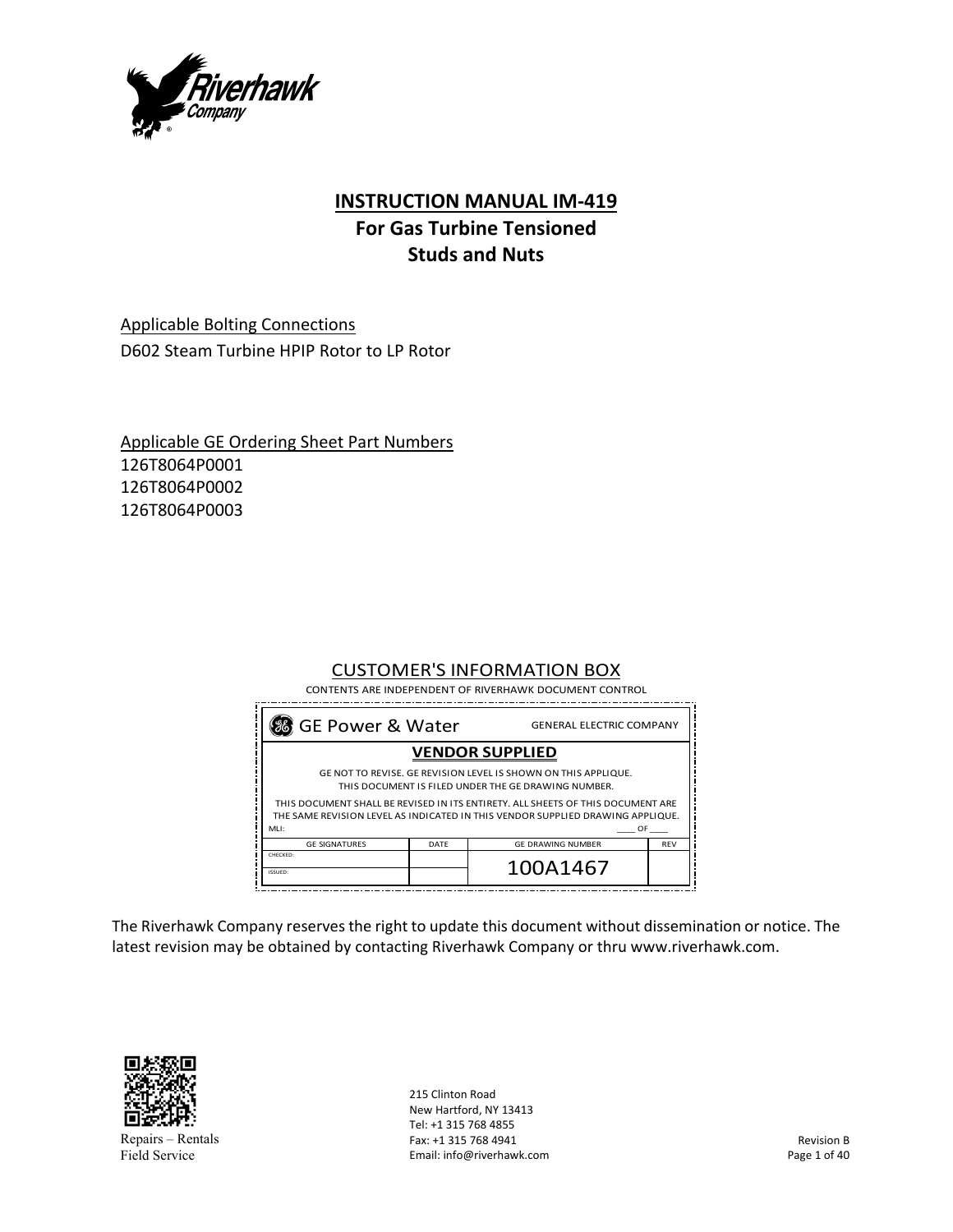# **Table of Contents**

| Section     | Page Number<br>Description                        |    |
|-------------|---------------------------------------------------|----|
| 1.0         | <b>Cautions and Safety Warnings</b>               | 3  |
| 2.0         | Scope and GE Part Number Cross Reference          | 4  |
| 3.0         | <b>Quick Checklist</b>                            | 5  |
| 4.0         | <b>General Preparations</b>                       | 10 |
| 5.0         | Hardware Set Preparations                         | 12 |
| 6.0         | <b>Stud and Nut Assembly</b>                      | 14 |
| 7.0         | <b>Hydraulic Tensioner Equipment Assembly</b>     | 16 |
| 8.0         | Assembly of Tensioner on Stud                     | 19 |
| 9.0         | <b>Stud Tensioning</b>                            | 23 |
| 10.0        | Thread Locking and Windage Plug Installation      | 25 |
| 11.0        | <b>Stud and Nut Removal</b>                       | 29 |
| 12.0        | Storage Instructions                              | 33 |
| 13.0        | <b>Frequently Asked Questions</b>                 | 34 |
| 14.0        | <b>Revision History</b>                           | 37 |
| Appendix A1 | <b>EC Declaration of Conformity</b>               | 38 |
| Appendix A2 | <b>UKCA Declaration of Conformity</b>             | 39 |
| Appendix B1 | 16-Bolt Tensioning Pattern (HPIP-LP) Record Sheet | 40 |



215 Clinton Road New Hartford, NY 13413 Tel: +1 315 768 4855 Fax: +1 315 768 4941 Email: info@riverhawk.com CUSTOMER'S INFORMATION BOX

CONTENTS ARE INDEPENDENT OF RIVERHAWK DOCUMENT CONTROL

| <b>GE DRAWING NUMBER</b> | <b>REV</b> |
|--------------------------|------------|
| 41467                    |            |
|                          |            |

Revision B Page 2 of 40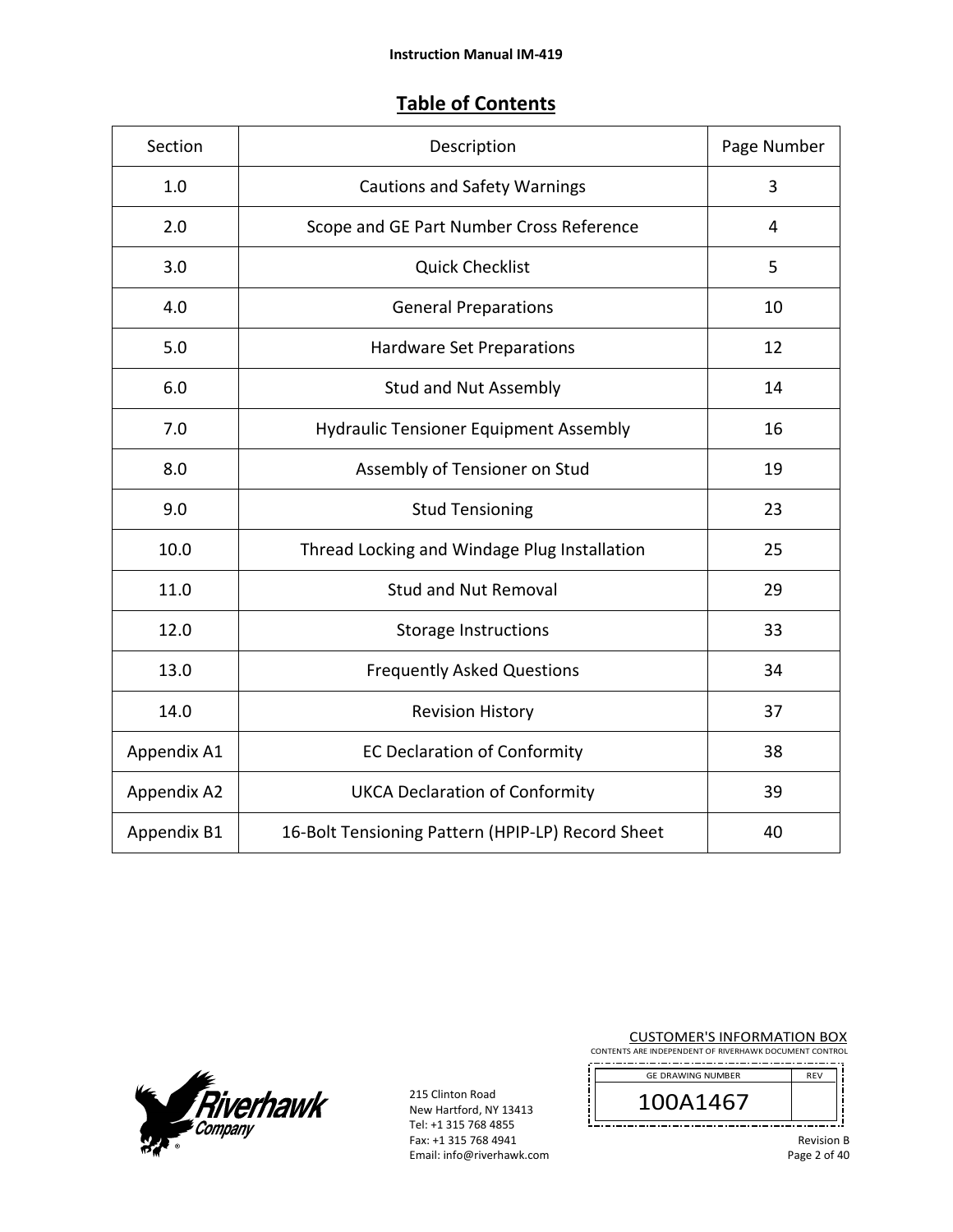## **1.0 Cautions and Safety Warnings**

### **WARNING**

**Improper tool use and the failure to follow the correct procedures are the primary root causes of tool failures and personal injuries. A lack of training or experience can lead to incorrect hardware installation or incorrect tool use. Only trained operators with careful, deliberate actions should use hydraulic tensioners. Contact Riverhawk Company with any training needs.** 

## **WARNING**

Risk of high pressure fluid injection. Riverhawk tools operate under high pressure. Thoroughly inspect all hoses and connections for damage or leaks prior to using this equipment.

## **CAUTION**

Personal injury and equipment damage can occur if the proper health and safety codes and procedures are not followed. Contact the site's health and safety office to determine all applicable safety rules and regulations.

### **WARNING**

The proper personal protective equipment must be worn at all times. Riverhawk recommends at a minimum, safety glasses, long sleeve shirt, hard hat, heavy work gloves, and steel toe shoes

### **CAUTION**

It is especially important to check the condition of the conical thread used to tension the stud. Thread damage from previous abuse can lead to failure of the stud or tensioning equipment

### **CAUTION**

Riverhawk recommends that the tensioner should be returned to Riverhawk for periodic inspections. Replacement of obsolete tensioners is recommended. Functional upgrades are also recommended. The Riverhawk Service Returns Coordinator should be notified 3‐6 months prior to a planned outage to schedule an inspection service.

### **WARNING**

A damaged burst disc must be replaced with a burst disc of the same design and pressure rating. Do not substitute a damaged burst disc with a different disc type, a different pressure rating, or a foreign object.



215 Clinton Road New Hartford, NY 13413 Tel: +1 315 768 4855 Fax: +1 315 768 4941 Email: info@riverhawk.com

CUSTOMER'S INFORMATION BOX CONTENTS ARE INDEPENDENT OF RIVERHAWK DOCUMENT CONTROL

| --- |  |
|-----|--|
|     |  |
|     |  |

| $\overline{ }$<br>46               |  |
|------------------------------------|--|
| --<br>--<br>. .<br>--<br>--<br>. . |  |

Revision B Page 3 of 40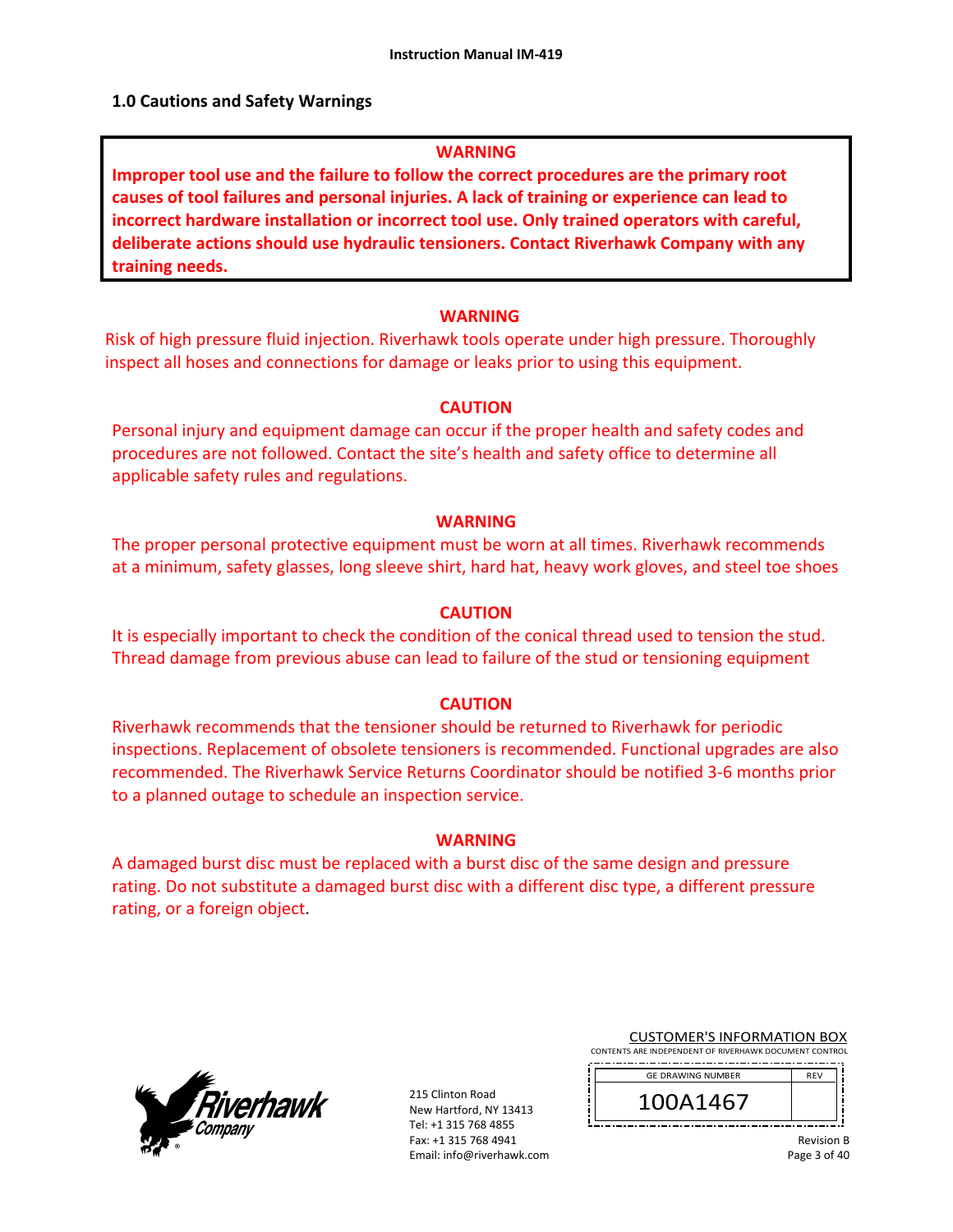## **WARNING**

To avoid failure, ensure safety, and proper operation, the tensioner assembly must be installed on a stud in the flange before bleeding and pressurizing the tensioner. Do not use the tensioner at any pressure unless the tool is installed on a stud in a flange.

# **CAUTION**

Personal injury and equipment damage can occur if the puller screw is not securely engaged with the tapered threads of the stud. Proper engagement is achieved when the puller screw is tight in the stud and the tensioner assembly is free to turn.

# **WARNING**

The safety cage must be in place at all times. When the tensioner is pressurized hands must be kept out of designated areas to avoid any potential for personal injury.

# **CAUTION**

Before threading the puller screw into the stud, carefully check the cleanliness of both the stud's and the puller screw's conical threads. Apply a light coat of clean turbine oil or a spray lubricant to the puller screw. This procedure will ease assembly and assure positive mating of the threads before tightening. Do not use "Never Seize" on the conical threads.

# **CAUTION**

Do not tighten the nut while the tool is coming up to pressure; wait until pressure is achieved before attempting to tighten the nut with the spanner ring. If the tool is not properly installed, the tool could jump off the stud while coming up to pressure.

# **CAUTION**

Do not exceed the maximum pressure marked on the tensioner. Excessive pressure can damage the stud and puller screw.

# **WARNING**

**FIRE HAZARD:** DO NOT heat when puller assembly is in place. Personal injury or equipment damage may occur. Use of an Oxy‐Acetylene torch is not recommended

# **WARNING**

Do not use a hydraulic tensioner to remove a stud with damaged conical threads.

# **2.0 Scope and GE Part Number Cross Reference**

This document describes the procedure to be used to install the stud, nut, and windage plug sets supplied by the Riverhawk Company in the flanges at the HPIP to LP connections.



| <b>CUSTOMER'S INFORMATION BOX</b>                      |
|--------------------------------------------------------|
| CONTENTS ARE INDEPENDENT OF RIVERHAWK DOCUMENT CONTROL |
|                                                        |

| <b>GE DRAWING NUMBER</b> | <b>RFV</b> |
|--------------------------|------------|
| 1A1467                   |            |
|                          |            |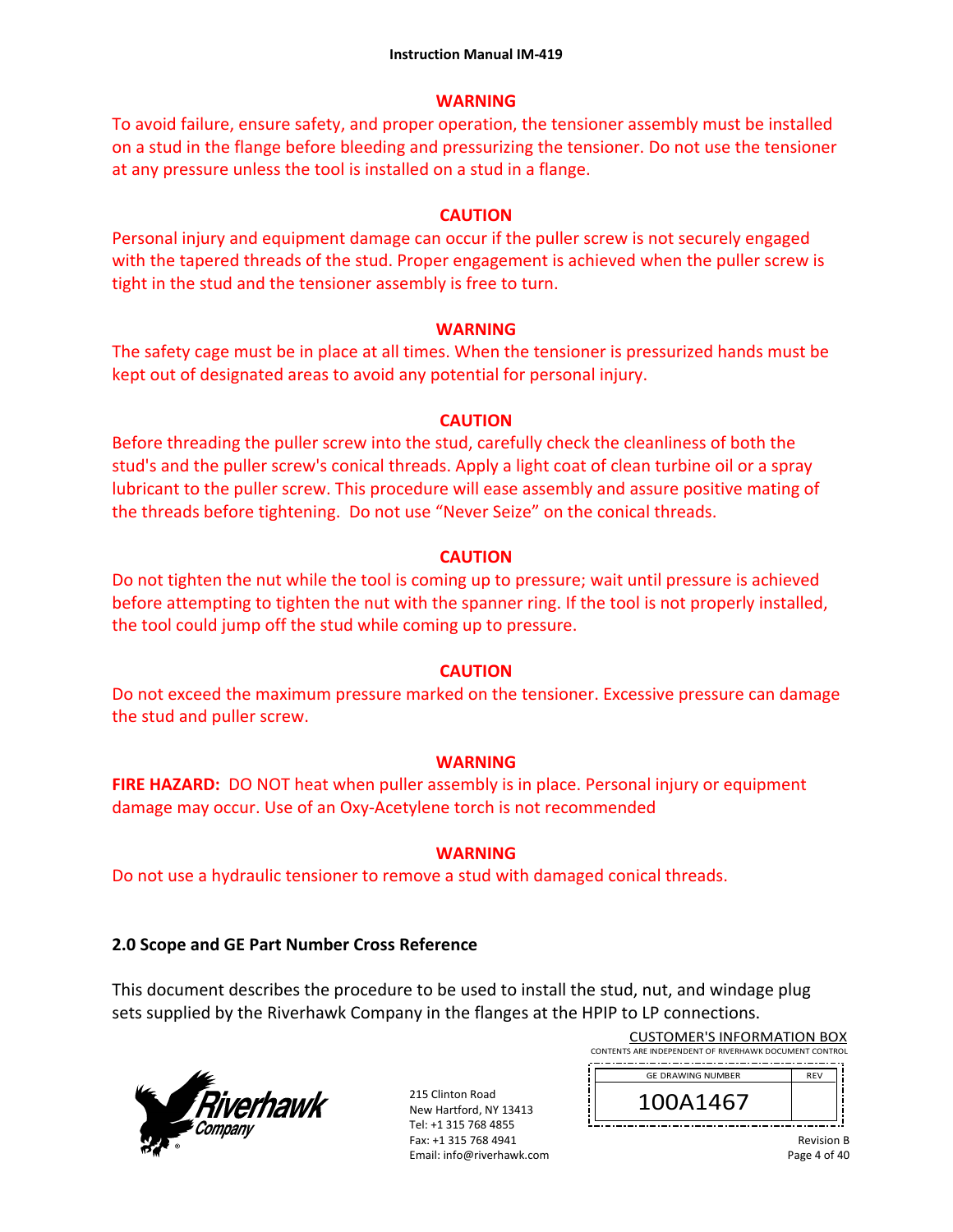The hydraulic tooling used in this application can be identified by its ORANGE safety guard. If the safety guard is YELLOW, a different set of instructions are required. Consult the Riverhawk factory for assistance.

The various frame configurations covered in this manual are listed in Sections 2.1 through 2.2 with differences as related to connective hardware defined. Listed also are the pertinent hardware drawings (HF-xxxx). These drawings as well as tooling drawings (HT-xxxx) form part of this manual.

# **2.1 D602 Steam Turbine HPIP Rotor to LP Rotor**

| GE Part Number | Riverhawk P/N | GE VENDOC P/N |
|----------------|---------------|---------------|
| 126T8064P0001  | HF-7956       | GE 101B0709   |

The hydraulic tooling used for installation and removal is Riverhawk HT‐7967.

These hardware drawings depict the stud, nut, and windage plug set for the HPIP rotor to LP rotor (2‐3/4" size, Qty 16).

## **2.2 Hydraulic Tooling**

| GE Part Number | Riverhawk P/N | <b>GE VENDOC P/N</b> |
|----------------|---------------|----------------------|
| 126T8064P0002  | HT-7967       | GE 101B0710          |
| 126T8064P0003  | AP-6048       | GE 269B8768          |

## **3.0 Quick Checklist**

The following checklist is intended as a summary of the steps needed to use the Riverhawk‐ supplied equipment. New personnel or those experienced personnel who have not used the Riverhawk equipment recently are encouraged to read the entire manual.

## **EQUIPMENT INSPECTION**

- $\Box$  Check oil level in hydraulic pump.
- $\Box$  Check air pressure at 80psi [5.5 bar] minimum. (For air-driven pumps)



215 Clinton Road New Hartford, NY 13413 Tel: +1 315 768 4855 Fax: +1 315 768 4941 Email: info@riverhawk.com

| <b>CUSTOMER'S INFORMATION BOX</b> |  |  |
|-----------------------------------|--|--|
|                                   |  |  |

CONTENTS ARE INDEPENDENT OF RIVERHAWK DOCUMENT CONTROL 

| <b>GE DRAWING NUMBER</b> | <b>DEV</b> |
|--------------------------|------------|
| \1467                    |            |
|                          |            |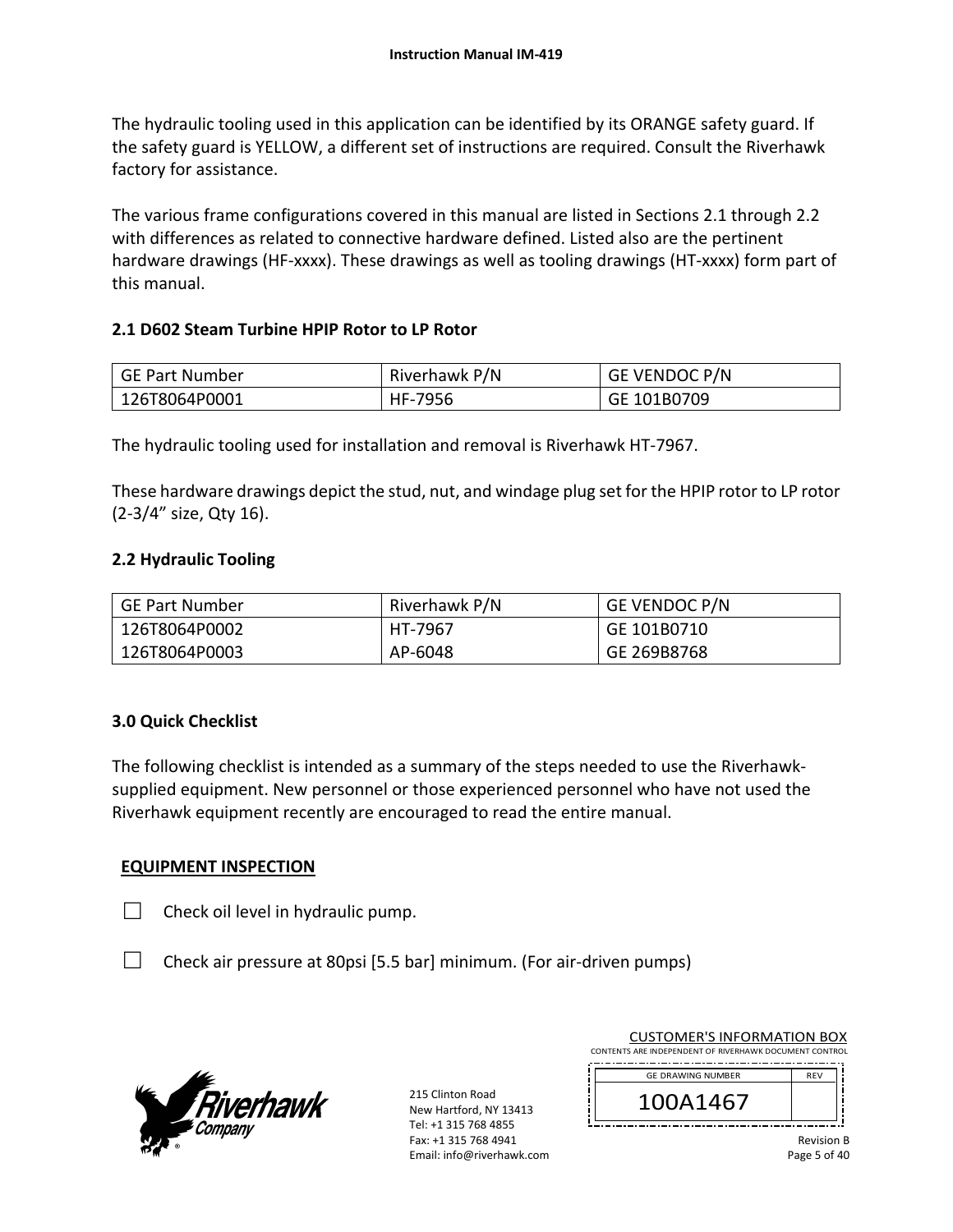- $\Box$  Check hydraulic hose for damage.
- $\Box$  Test pump.
- $\Box$  Inspect tensioner for any damage.

## **NUT AND STUD PREPARATION**

- $\Box$  Inspect studs, nuts and windage plugs for any damage.
- $\Box$  Clean the studs, nuts, and windage plugs.
- □ Measure and record stud lengths. **(VERY IMPORTANT)**
- □ Lubricate the stud's threads with clean turbine oil or spray lubricant. Lubricate the nut's threads and nut face with clean turbine oil or spray lubricant.
- $\Box$  Install studs and nuts (off-center) into the flange.
- $\Box$  Set stick-out dimension on the HPIP side of the flange.
- □ With Allen wrench in backside of stud, firmly seat backside nut using spanner ring and pin wrench.
- □ Verify stick‐out measurement **(VERY IMPORTANT)**

## **TENSIONING (Bolt Installation)**

- $\Box$  Check tensioner drawing for correct parts and part numbers.
- □ Apply a light coat of clean turbine oil or spray lubricant to the puller screw. **DO NOT USE "NEVER SEIZE" ON THE CONICAL THREADS.**
- □ Install the retention screws into the adjacent studs on either side of the stud to be tensioned.
- $\Box$  Install the spanner ring onto the nut.



| <b>CUSTOMER'S INFORMATION BOX</b>                      |
|--------------------------------------------------------|
| CONTENTS ARE INDEPENDENT OF RIVERHAWK DOCUMENT CONTROL |
|                                                        |

| <b>GE DRAWING NUMBER</b> | <b>RFV</b> |
|--------------------------|------------|
| 41467                    |            |
|                          |            |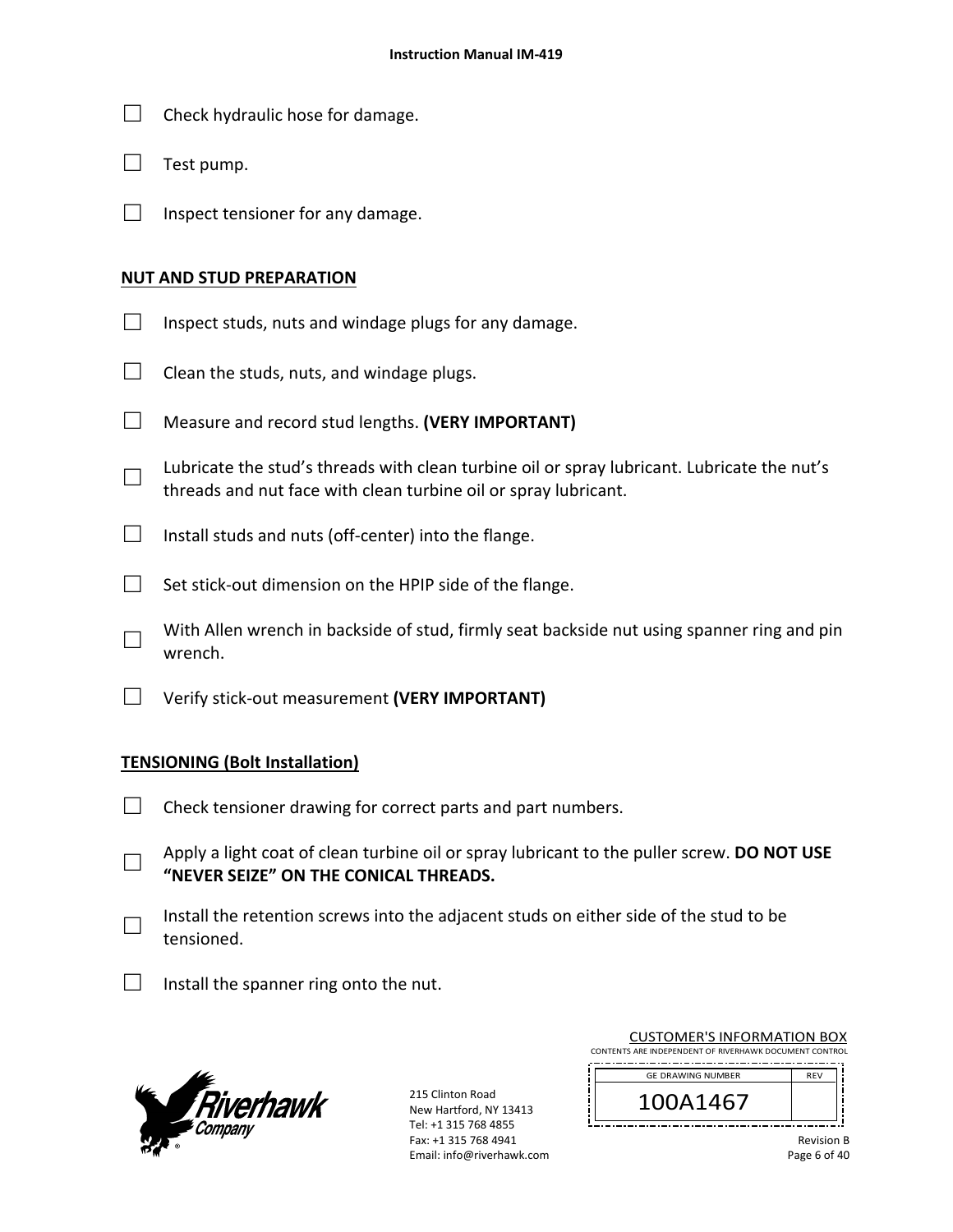|                   | Thread the puller screw into the stud.                                                                                                                                                                                                                     |
|-------------------|------------------------------------------------------------------------------------------------------------------------------------------------------------------------------------------------------------------------------------------------------------|
|                   | Insert an Allen wrench into the back side of the stud.                                                                                                                                                                                                     |
| $\vert \ \ \vert$ | Insert another Allen wrench into the puller screw. While holding the stud still, tighten the<br>puller screw until hand tight and then loosen the puller screw 1/2 of a turn. Retighten the<br>puller screw and leave tight. DO NOT BACK OFF PULLER SCREW. |
| $\Box$            | Slide the correct foot over the puller stud and orientate the foot into position.                                                                                                                                                                          |
|                   | Thread the tensioner onto puller screw until it stops. There should be a 1/16" to 3/16" gap<br>between the foot and tensioner.                                                                                                                             |
|                   | Place the guard over tensioner and position the guard's pocketed slots into retention<br>screws.                                                                                                                                                           |
|                   | Tighten the guard's knurled interlock fitting by hand until it presses firmly against<br>tensioner (no gap).                                                                                                                                               |
|                   | The retention screws must be inside the guard's pocketed slots.                                                                                                                                                                                            |
|                   | Push the center of the interlock fitting towards the tensioner while pulling back on the<br>fitting's pull tabs until it locks onto the tensioner and release the pull tabs.                                                                               |
| $\Box$            | Install the backside guard to cover stud to be tensioned.                                                                                                                                                                                                  |
|                   | Connect the hydraulic pump to the tensioner and tension to 50%. Consult manual for<br>correct pressure.                                                                                                                                                    |
|                   | Use the pin wrench to turn the spanner ring to firmly tighten nut with 20 ft·lbs [27 N·m] of<br>torque.                                                                                                                                                    |
|                   | Release pressure and allow the tensioner to fully retract.                                                                                                                                                                                                 |
|                   | Disconnect the hose and release the interlock fitting by pushing the center of the interlock<br>fitting towards the tensioner while pulling back on the fitting's pull tabs.                                                                               |
|                   | Remove the backside guard.                                                                                                                                                                                                                                 |
|                   | Loosen the knurled interlock fitting and remove the guard.                                                                                                                                                                                                 |



|                                                        |  |  |  | <b>CUSTOMER'S INFORMATION BOX</b> |       |  |
|--------------------------------------------------------|--|--|--|-----------------------------------|-------|--|
| CONTENTS ARE INDEPENDENT OF RIVERHAWK DOCUMENT CONTROL |  |  |  |                                   |       |  |
|                                                        |  |  |  |                                   | _____ |  |

| <b>GE DRAWING NUMBER</b> | <b>RFV</b> |
|--------------------------|------------|
| A1467                    |            |
|                          |            |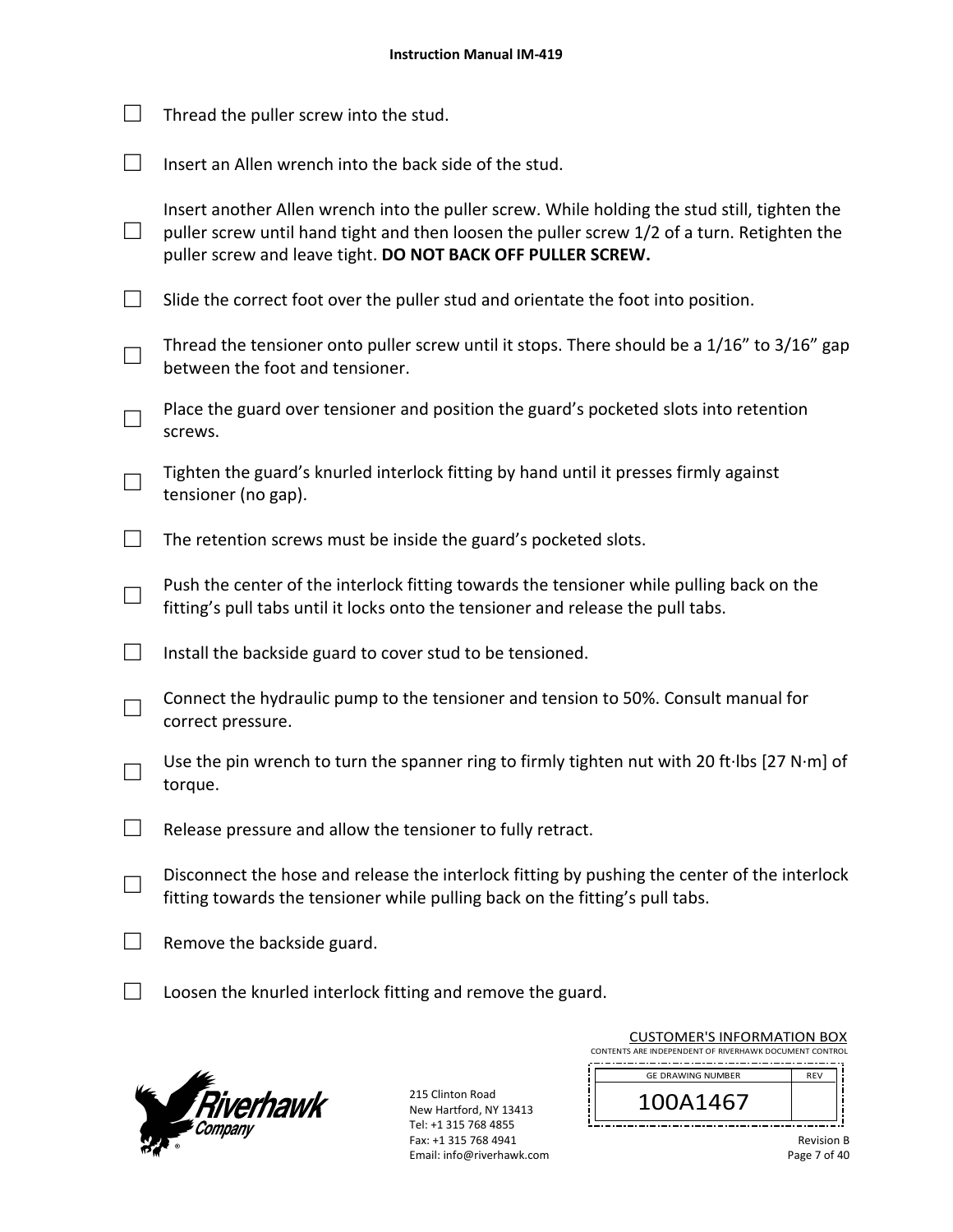- $\Box$  Unscrew the tensioner from the puller screw.
- $\Box$  Remove the foot, puller screw, spanner ring, and the retention screws.
- □ Move to the next stud in the pattern. Tension all studs to 50% before proceeding to final pressure.
- $\Box$  Repeat above steps at final pressure.
- □ Measure final stud length and record on stretch datasheets. Calculate final stretch measurement.
- $\Box$  Torque the nuts' set screws.
- $\Box$  Install the windage plugs and torque their set screws.

## **DETENSIONING (Stud Removal)**

- $\Box$  Loosen the windage plugs' set screws and remove the windage plugs from the studs.
- □ Loosen nuts' set screws.

□ Inspect and clean studs' conical threads. **Do not continue until ALL debris is removed**  from the threads! See instruction manual IM-220. Do not try to use the tensioner to **remove a damaged stud!** 

- □ Apply a light coat of clean turbine oil or spray lubricant to the puller screw. **DO NOT USE "NEVER SEIZE" ON THE CONICAL THREADS.**
- □ Install the retention screws into the adjacent studs on either side of the stud to be tensioned.
- $\Box$  Install the spanner ring onto the nut.
- $\Box$  Thread the puller screw into the stud.
- $\Box$  Insert an Allen wrench into the back side of the stud.



215 Clinton Road New Hartford, NY 13413 Tel: +1 315 768 4855 Fax: +1 315 768 4941 Email: info@riverhawk.com

| CUSTUIVIEN 3 INFUNIVIATIUN BUA                         |                          |            |  |  |  |
|--------------------------------------------------------|--------------------------|------------|--|--|--|
| CONTENTS ARE INDEPENDENT OF RIVERHAWK DOCUMENT CONTROL |                          |            |  |  |  |
|                                                        |                          |            |  |  |  |
|                                                        | <b>GE DRAWING NUMBER</b> | <b>RFV</b> |  |  |  |
|                                                        |                          |            |  |  |  |
| 100A1467                                               |                          |            |  |  |  |
|                                                        |                          |            |  |  |  |
|                                                        |                          |            |  |  |  |
|                                                        |                          |            |  |  |  |

CUCTOMER'S INFORMATION BOY

| <b>Revision B</b> |  |
|-------------------|--|
| Page 8 of 40      |  |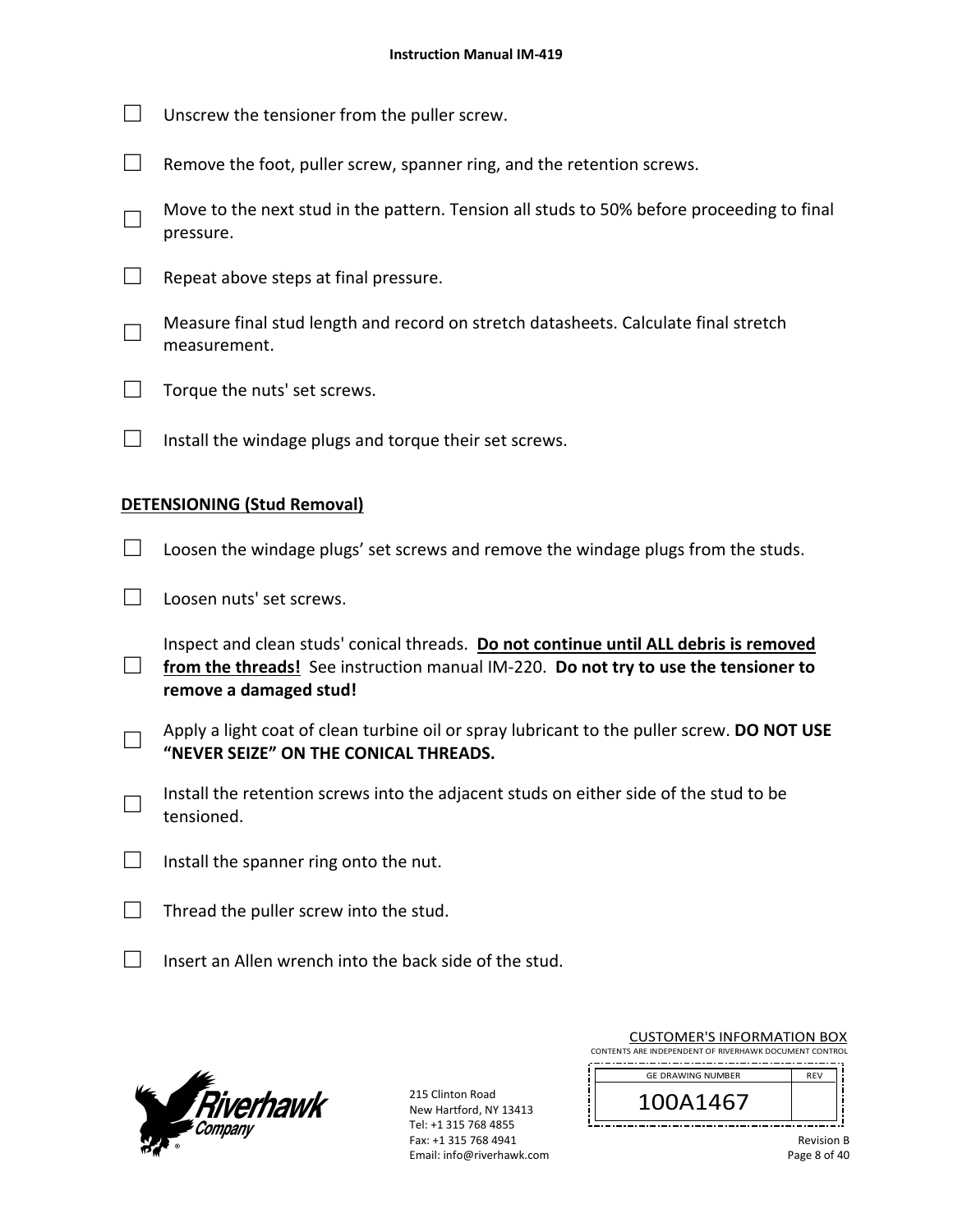| $\Box$                      | Insert another Allen wrench into the puller screw. While holding the stud still, tighten the<br>puller screw until hand tight and then loosen the puller screw 1/2 of a turn. Retighten the<br>puller screw and leave tight. DO NOT BACK OFF PULLER SCREW. |
|-----------------------------|------------------------------------------------------------------------------------------------------------------------------------------------------------------------------------------------------------------------------------------------------------|
| $\mathcal{L}_{\mathcal{A}}$ | Slide the correct foot over the puller stud and orientate the foot into position.                                                                                                                                                                          |
|                             | Thread the tensioner onto puller screw until it stops. There should be a 1/16" to 3/16" gap<br>between the foot and tensioner.                                                                                                                             |
|                             | Place the guard over tensioner and position the guard's pocketed slots into retention<br>screws.                                                                                                                                                           |
| $\Box$                      | Tighten the guard's knurled interlock fitting by hand until it presses firmly against<br>tensioner (no gap).                                                                                                                                               |
|                             | The retention screws must be inside the guard's pocketed slots.                                                                                                                                                                                            |
|                             | Push the center of the interlock fitting towards the tensioner while pulling back on the<br>fitting's pull tabs until it locks onto the tensioner and release the pull tabs.                                                                               |
| $\mathcal{L}^{\mathcal{A}}$ | Install the backside guard to cover stud to be tensioned.                                                                                                                                                                                                  |
|                             | Connect the hydraulic pump to the tensioner and tension to final pressure. Consult<br>manual for correct pressure.                                                                                                                                         |
| $\Box$                      | Loosen nut with the spanner ring and pin wrench.                                                                                                                                                                                                           |
| $\mathcal{L}^{\mathcal{L}}$ | Release pressure and allow the tensioner to fully retract.                                                                                                                                                                                                 |
|                             | Disconnect the hose and release the interlock fitting by pushing the center of the interlock<br>fitting towards the tensioner while pulling back on the fitting's pull tabs.                                                                               |
| $\Box$                      | Remove the backside guard.                                                                                                                                                                                                                                 |
|                             | Loosen the knurled interlock fitting and remove the guard.                                                                                                                                                                                                 |

□ Unscrew the tensioner from the puller screw.



215 Clinton Road New Hartford, NY 13413 Tel: +1 315 768 4855 Fax: +1 315 768 4941 Email: info@riverhawk.com į

| <b>CUSTOMER'S INFORMATION BOX</b>                      |
|--------------------------------------------------------|
| CONTENTS ARE INDEPENDENT OF RIVERHAWK DOCUMENT CONTROL |
|                                                        |

| <b>GE DRAWING NUMBER</b> | <b>RFV</b> |
|--------------------------|------------|
| 41467                    |            |
|                          |            |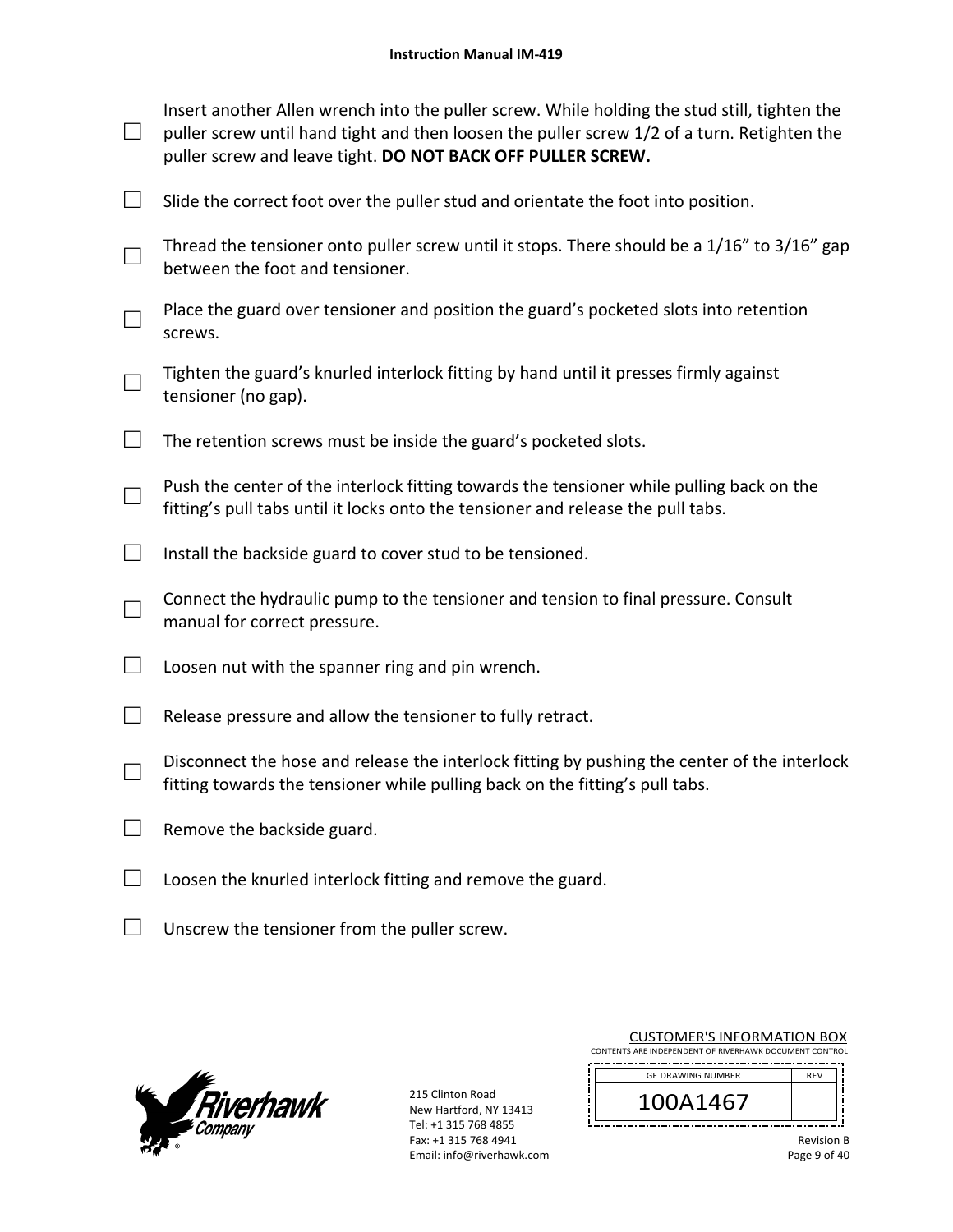□ Remove the foot, puller screw, spanner ring, and the retention screws. It may be necessary to insert an Allen wrench into the backside of the stud to remove the puller screw.

 $\Box$  Move to next stud in pattern

## **4.0 General Preparations**

Read and understand all instructions before installing and tensioning studs.

Operators should be trained or have previous experience using Riverhawk tensioning equipment. Training will minimize the chance of improper use of the equipment.

The hydraulic tooling including the hydraulic hoses should be inspected prior to use. Inspection guidelines are listed in the following sub‐sections.

This equipment produces very high hydraulic pressures and very high forces. Operators must exercise caution and wear the appropriate personal protective equipment when handling and operating the hydraulic tooling.

High-pressure oil from the hydraulic pump pressurizes the tensioner which generates a very large force that actually stretches the stud. As the stud is stretched the nut lifts off the flange. The nut is then turned by hand using the supplied spanner ring. Once the nut is tight against the flange, the pressure in the tensioner is released. The hardware is now clamping the flange together.

## **4.1 Machine Preparation**

The flange to be tensioned must be fully closed prior to positioning of studs in the flanges. Turning the turbine shafts is not required, but may be useful. Also, it will be advantageous to remove as many obstructions as possible from the flange area, such as speed probes, shipping plates, and conduit.

## **4.2 Hardware – Balance**

The studs are supplied in component balanced sets. A stud can be exchanged with another stud in its set without affected the overall balance of the equipment. Do not exchange a stud from one set with another stud from a different set. When shipped from Riverhawk, the studs are not assigned to any specific hole in the load coupling flange; this is optional and can be done at



215 Clinton Road New Hartford, NY 13413 Tel: +1 315 768 4855 Fax: +1 315 768 4941 Email: info@riverhawk.com

| CONTENTS ARE INDEPENDENT OF RIVERHAWK DOCUMENT CONTROL |            |
|--------------------------------------------------------|------------|
| <b>GE DRAWING NUMBER</b>                               | <b>RFV</b> |
| 100A1467                                               |            |

CUSTOMER'S INFORMATION BOX

Revision B Page 10 of 40

Ji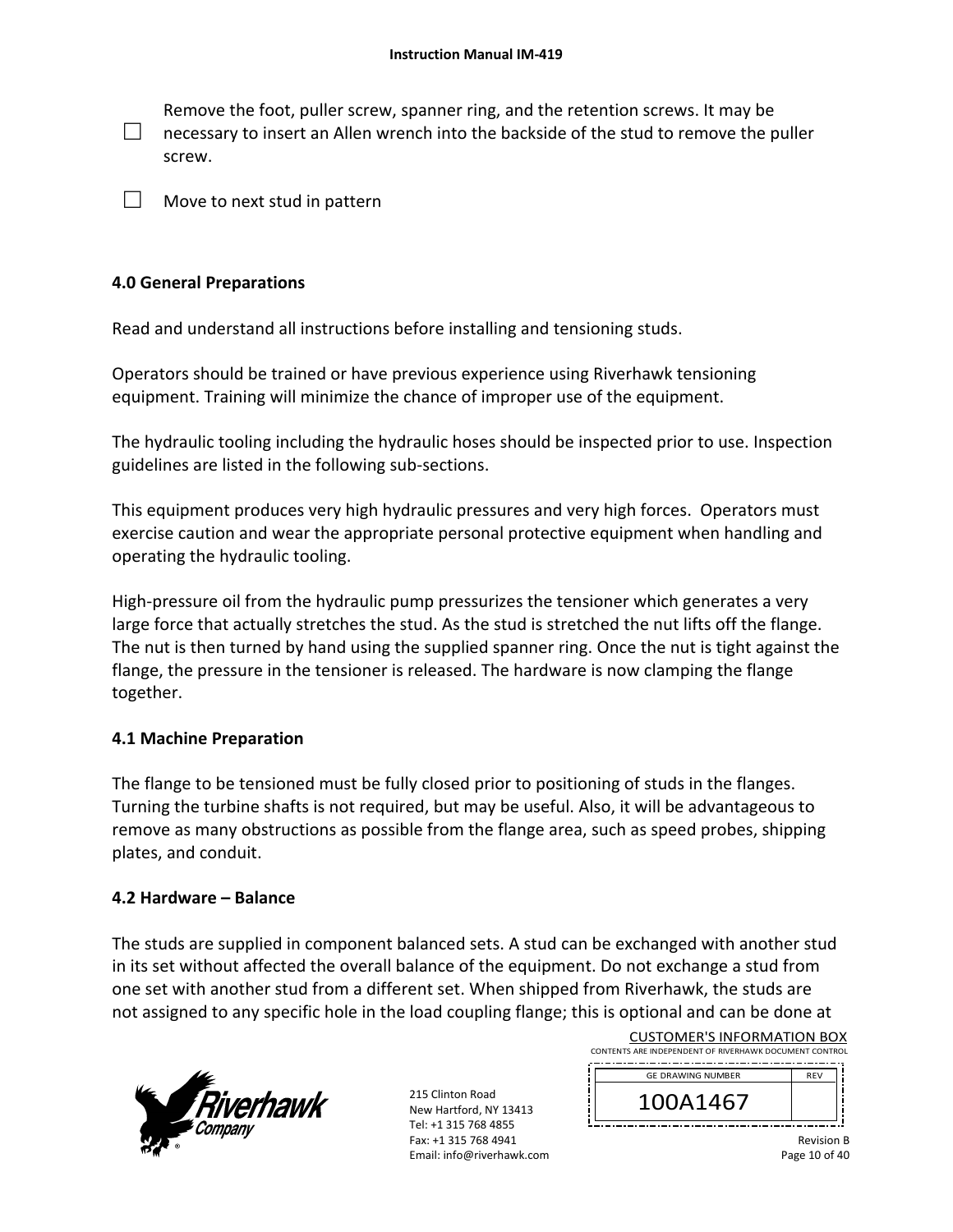the installation site. The set size is determined by the relevant GE order drawing (see section 2.0).

The nuts are supplied in component balanced sets. A nut can be exchanged with another nut in its set without affected the overall balance of the equipment. Do not exchange a nut from one set with another nut from a different set. When shipped from Riverhawk, the nuts are not assigned to any specific hole in the load coupling flange; this is optional and can be done at the installation site. The set size is determined by the relevant GE order drawing (see section 2.0).

A weight balance certification is supplied with each order. Store this certification in an appropriate location as it will be needed for the purchase of replacement equipment.

# **4.3 Tensioner – Care and Handling**

When not in use, the tensioner shall be maintained in a clean environment and all caps and plugs for hydraulic openings and fittings must be in place.

Use ISO 32 grade oil.

When in use, the tensioner shall be protected from sand and grit.

See section 12 for long term storage requirements.

# **4.4 Hand Tools**

Several hand wrenches and micrometers may be required to perform installation and measurement of the studs:

5/8" Wrench 3/4" Wrench A set of Allen Wrenches 3' to 4' Breaker Bar 12" to 13" Micrometer or Caliper

# **4.5 Special Tools**

Hydraulic Tensioner Kit: 
HT-7967 Hydraulic Tensioner, 2-3/4" (reference GE VENDOC 101B0710)



215 Clinton Road New Hartford, NY 13413 Tel: +1 315 768 4855 Fax: +1 315 768 4941 Email: info@riverhawk.com

| CONTENTS ARE INDEPENDENT OF RIVERHAWK DOCUMENT CONTROL<br><b>GE DRAWING NUMBER</b> | <b>RFV</b> |  |
|------------------------------------------------------------------------------------|------------|--|
| A1467                                                                              |            |  |

Revision B Page 11 of 40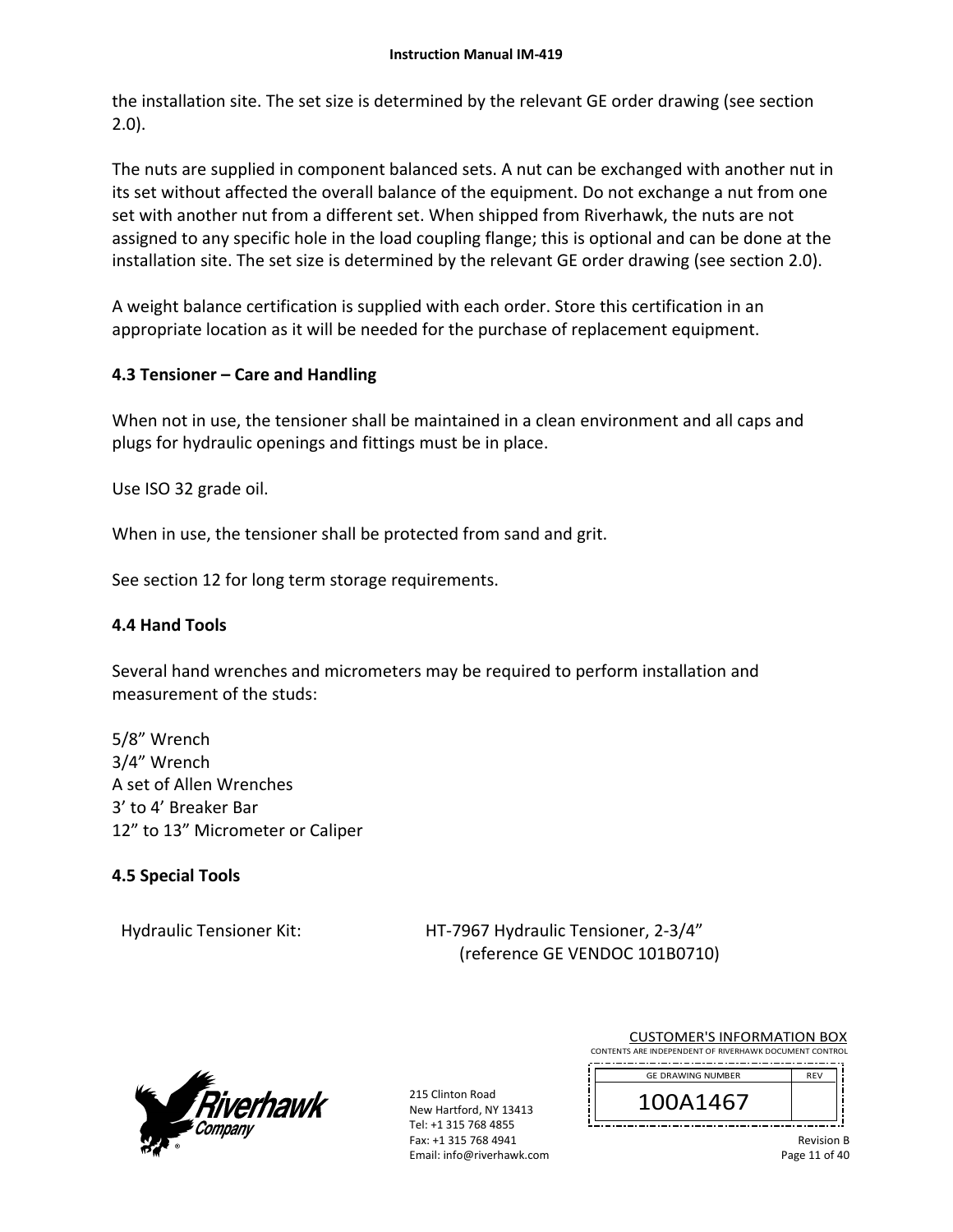Hydraulic Pump Kit: AP-6048 Air-Operated Hydraulic Pump (reference GE VENDOC 269B8768)

# **CAUTION**

**Riverhawk recommends that the tensioners be returned to Riverhawk for periodic inspections. Replacement of obsolete tensioners is recommended. Functional upgrades are also recommended. The Riverhawk Service Returns Coordinator should be notified 3‐6 months prior to a planned outage to schedule an inspection service.** 

# **5.0 Hardware Set Preparations**

## **5.1 Nut Preparation**



**Picture 5A** ‐ Riverhawk Locknut

If there is any visible damage on a nut, do not use the nut and contact the Riverhawk Company for a replacement nut. Please be prepared to supply the turbine number, weight certification, and digital photographs for evaluation.

## **5.1.1 Nut Cleaning ‐ New Installations**

For new installations, the nuts should come sealed from the factory and will need no cleaning.

## **5.1.2 Nut Cleaning ‐ Old Installations**

Previously installed nuts require cleaning as follows: Wire brush using a petroleum‐based solvent to remove any foreign material on the external surfaces and threads.



215 Clinton Road New Hartford, NY 13413 Tel: +1 315 768 4855 Fax: +1 315 768 4941 Email: info@riverhawk.com

| COJI UNILIN JINI UNINIATION DOM                        |            |
|--------------------------------------------------------|------------|
| CONTENTS ARE INDEPENDENT OF RIVERHAWK DOCUMENT CONTROL |            |
| <b>GE DRAWING NUMBER</b>                               | <b>RFV</b> |
| 141467                                                 |            |

CUSTOMER'S INFORMATION BOX

Revision B Page 12 of 40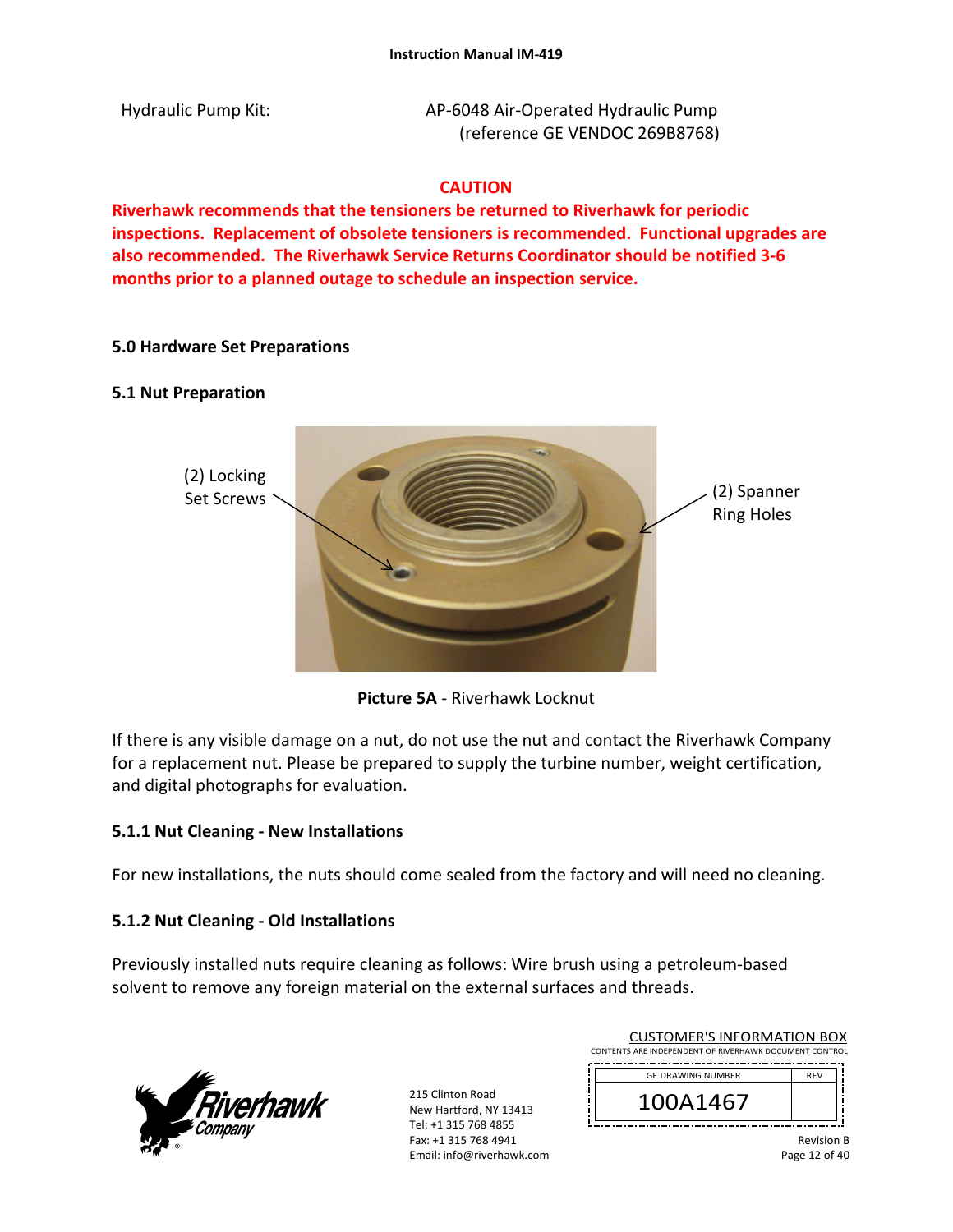# **5.2 Stud Preparation**

Check the stud for any visible damage. If there is any visible damage, do not use the stud and contact the Riverhawk Company for a replacement stud. Please be prepared to supply the turbine number, weight certification, and digital photographs for evaluation.

## **CAUTION**

**It is especially important to check the condition of the conical thread used to tension the stud. Thread damage from previous abuse can lead to failure of the stud or tensioning equipment.** 

The conical threads of each stud must be clean of grit and dirt before installation or removal. This ensures the proper seating of the puller screw.

## **5.2.1 Stud Cleaning ‐ New Installations**

For new installations, the studs should come sealed from the factory and will need no cleaning.

## **5.2.2 Stud Cleaning ‐ Old Installations**

Previously installed studs may require cleaning. Clean conical threads should have a bright and shiny appearance.

If cleaning is required, follow these steps:

- 1. Blow out the threads with compressed air to remove loose debris and dry conical threads. Do not apply a solvent or other cleaning solution to the threads as this may chemically attack the stud.
- 2. Use Stud Cleaning Kit, GT‐4253 or a similar 1" diameter Brass power brush.



**Picture 5B ‐** Brass Power Brush

3. Insert the brush into an electric drill and set drill to run in a counterclockwise direction at high speed.



| <b>CUSTOMER'S INFORMATION BOX</b>                                 |  |  |  |
|-------------------------------------------------------------------|--|--|--|
| $11.70$ and $11.05505105117$ of an (Callabora Documental Contract |  |  |  |

| CONTENTS ARE INDEPENDENT OF RIVERHAWK DOCUMENT CONTROL |  |  |  |  |
|--------------------------------------------------------|--|--|--|--|
|                                                        |  |  |  |  |

| <b>GE DRAWING NUMBER</b> | <b>REV</b> |
|--------------------------|------------|
| \1467                    |            |
|                          |            |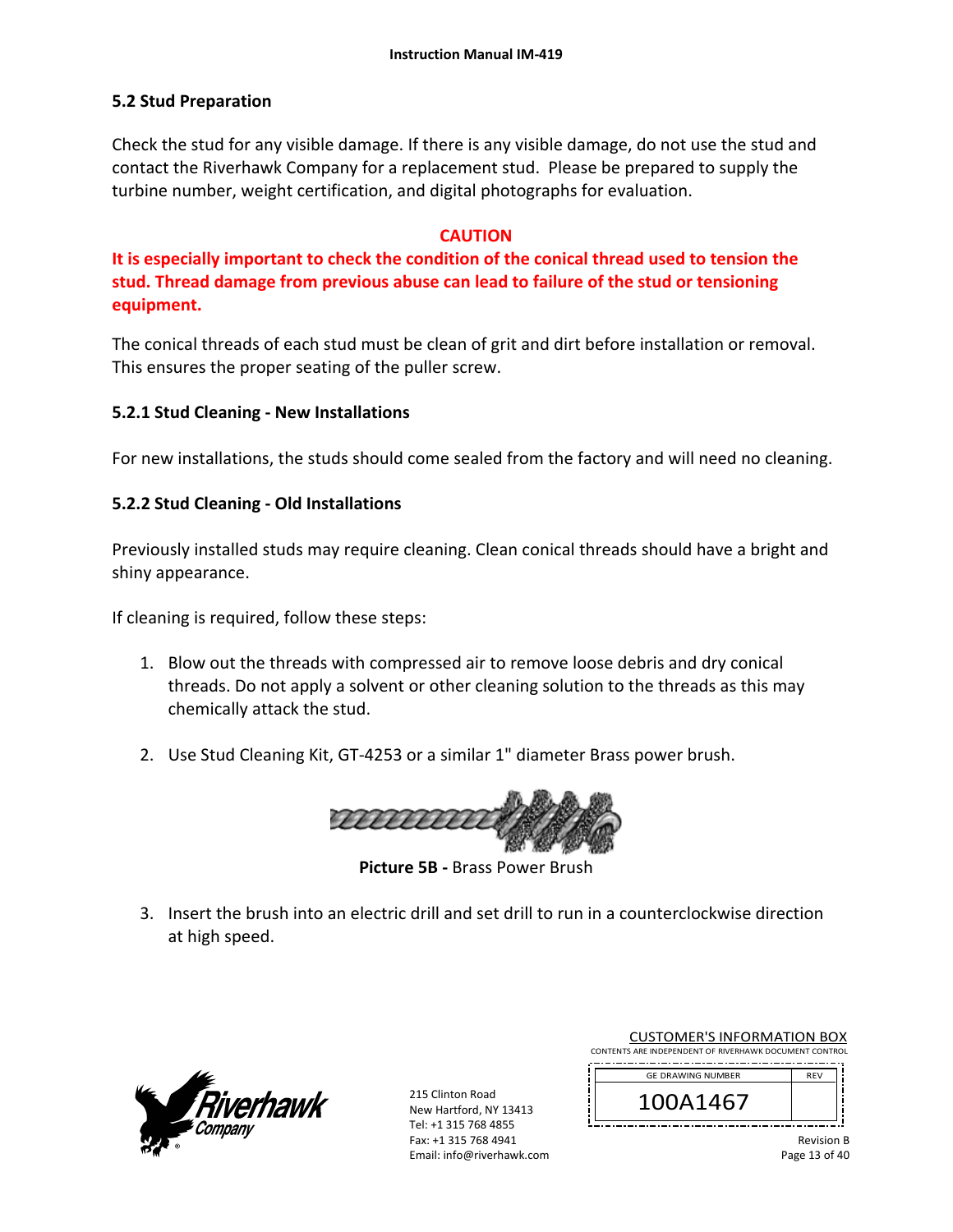- 4. Work the drill in a circular motion while moving the brush in and out to clean all of the threads. Try not to hold the brush in one place too long, so as not to remove the stud's protective coating.
- 5. Blow out the threads with compressed air to remove loosened debris.
- 6. Visually inspect threads for cleanliness. Threads should be bright and shiny.
- 7. Repeat if any dirt can be seen in the threads.
- 8. Inspect threads for any damage that may have been caused by previous installation.
- 9. Do **not** apply "Never Seize" to the stud's threads.
- 10. Finish the cleaning process by rinsing in a volatile solvent such as acetone and allow the stud to dry.

## **5.3 Stud Length Measurement**

Measure and record the initial stud lengths. The following suggestions will improve your results.

- **Plan to start and finish any flange in the same day.**
- **Studs and flange must be at the same temperature.**
- **Number each stud with a marker for later stretch measurement tracking.**
- **Mark the location of measurement on stud end with a permanent marker.**
- **Measure each stud to nearest 0.001 inch (.01 mm).**
- **Record each measurement on the supplied record sheets.**
- **Do not allow the measuring instruments to sit in the sun.**
- **The same person should make all measurements.**

## **6.0 Stud and Nut Assembly**

Refer to the hardware assembly drawing (HF‐xxxx) listed in Section 2.0 of the manual.

- 1. Assemble the cylindrical nut to the internal, conical thread end of the stud.
- 2. Lubricate the stud's threads with clean turbine oil or spray lubricant.
- 3. Lubricate the nut's threads and nut face with clean turbine oil or spray lubricant.



215 Clinton Road New Hartford, NY 13413 Tel: +1 315 768 4855 Fax: +1 315 768 4941 Email: info@riverhawk.com

| CONTENTS ARE INDEPENDENT OF RIVERHAWK DOCUMENT CONTROL |            |  |
|--------------------------------------------------------|------------|--|
| <b>GE DRAWING NUMBER</b>                               | <b>REV</b> |  |
| 100A1467                                               |            |  |

CUSTOMER'S INFORMATION BOX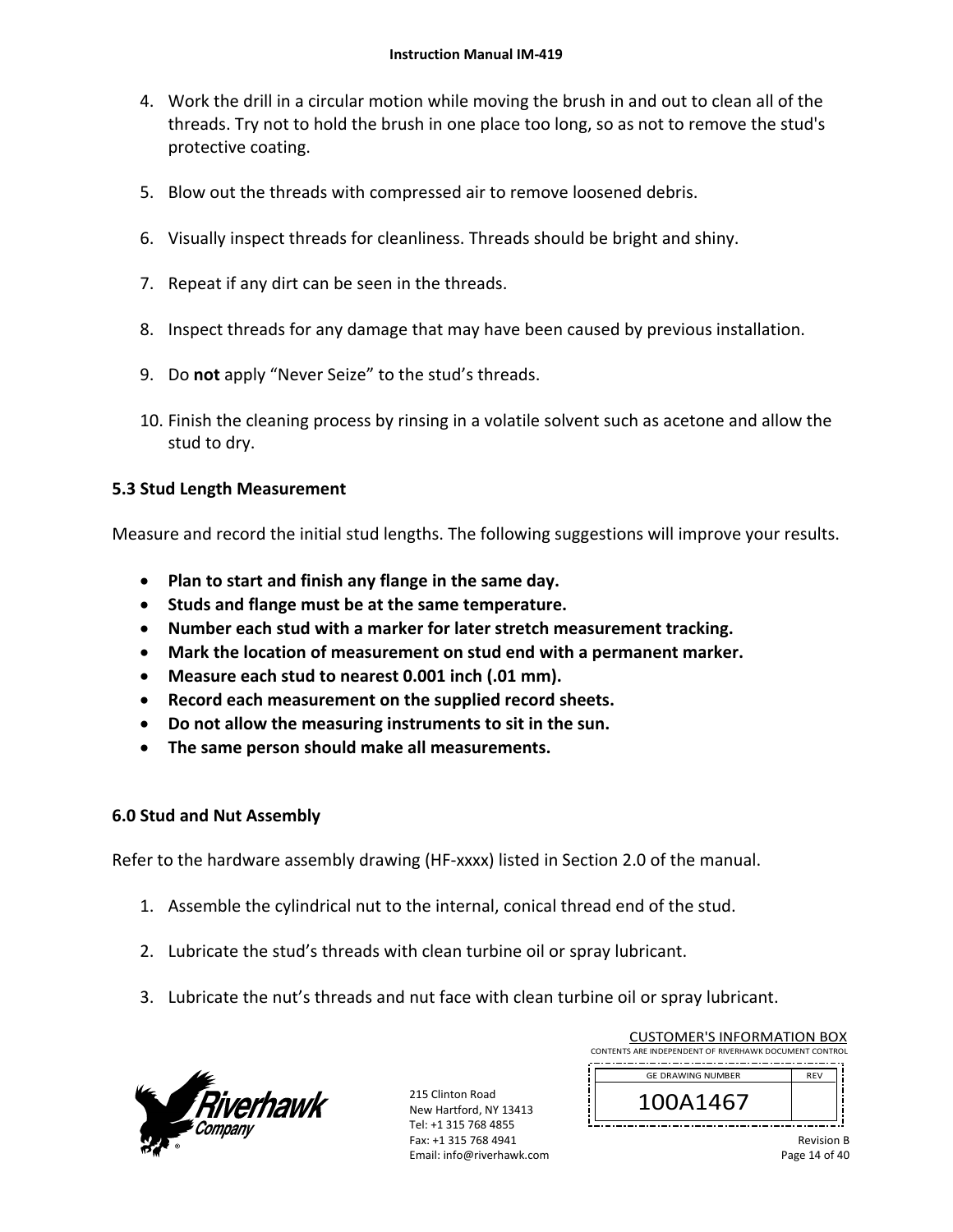

4. Slide the stud and cylindrical nut assembly into the flange as shown in Figure 6A.

**Figure 6A** – Cross‐section View of Steam Turbine HPIP Rotor to LP Rotor Bolted Flange Connection

- 5. Install the other nut on the backside.
- 6. Adjust the nut/stud assembly so that the stud protrudes (or sticks out) from the face of the cylindrical nut the distance specified on the hardware drawing (HF‐xxxx). **SETTING THIS PROTRUSION OF STUD TO NUT IS CRITICAL FOR PROPER TENSIONER OPERATION.** A metal stick‐out gage is provided with the tensioner to assist the operator in setting the protrusion dimension.



215 Clinton Road New Hartford, NY 13413 Tel: +1 315 768 4855 Fax: +1 315 768 4941 Email: info@riverhawk.com

CUSTOMER'S INFORMATION BOX CONTENTS ARE INDEPENDENT OF RIVERHAWK DOCUMENT CONTROL

| <b>GE DRAWING NUMBER</b> | <b>REV</b> |
|--------------------------|------------|
| )A1467                   |            |

Revision B Page 15 of 40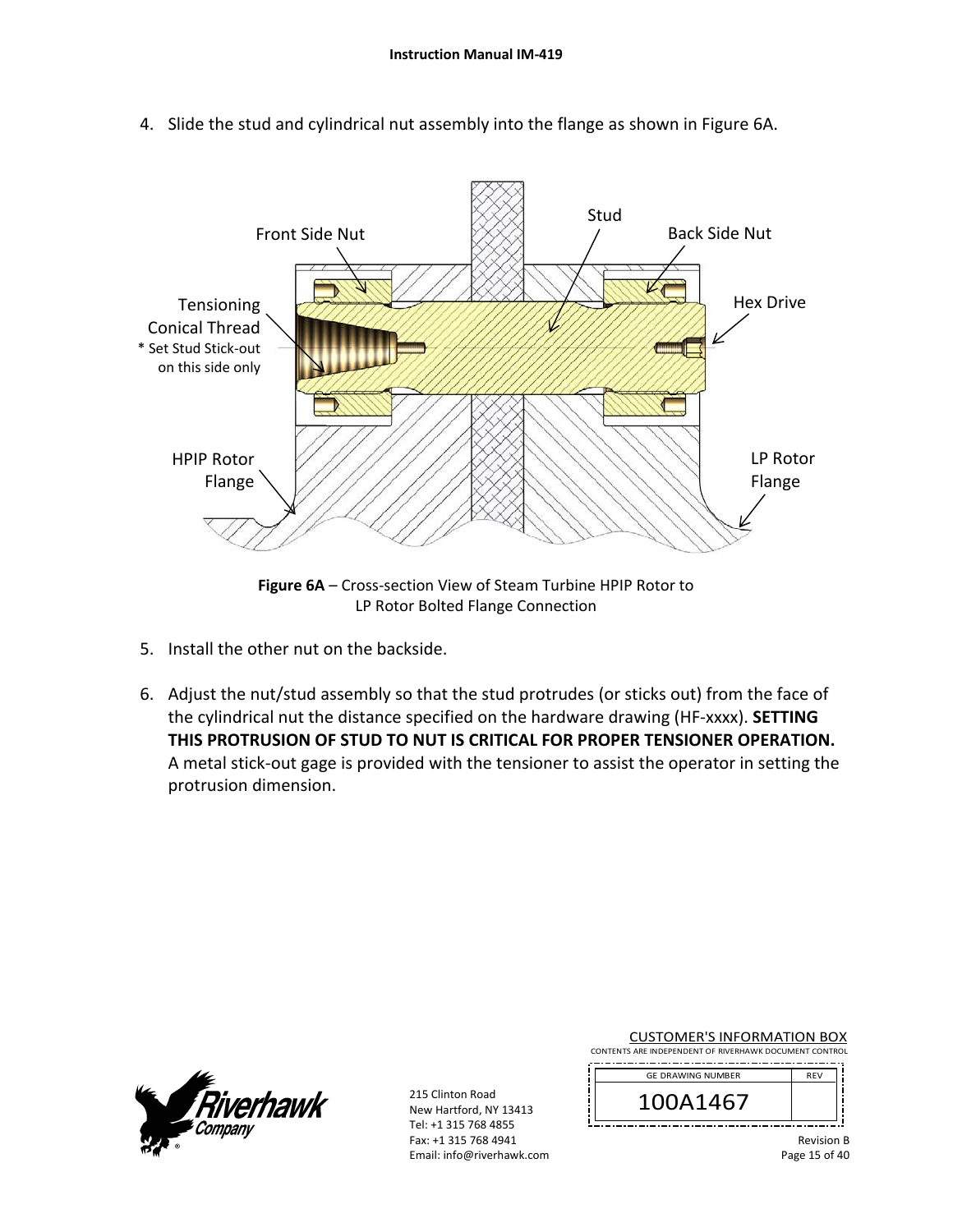#### **Instruction Manual IM‐419**



**Picture 6B** – Use of Stick‐Out Gage on the D602 HPIP‐LP Flange Joint Note: The D202 stick‐out gage is used on this special application



**Picture 6C** – Use of Drop Gage to measure stick‐out



**Picture 6D** – Use of Calipers to measure stick‐out

- 7. With Allen wrench in backside of stud, firmly seat backside nut using spanner ring and pin wrench.
- 8. Recheck the stud stick‐out length. If the stick‐out length does not match the hardware drawing, adjust the nuts as necessary.

# **7.0 Hydraulic Tensioner Equipment Assembly**

**7.1 Hydraulic Equipment Inspection** 



|  | <b>CUSTOMER'S INFORMATION BOX</b> |  |
|--|-----------------------------------|--|
|  |                                   |  |

|  |  |  | CONTENTS ARE INDEPENDENT OF RIVERHAWK DOCUMENT CONTROL |
|--|--|--|--------------------------------------------------------|
|  |  |  |                                                        |

| <b>GE DRAWING NUMBER</b> | <b>RFV</b> |
|--------------------------|------------|
| 100A1467                 |            |
|                          |            |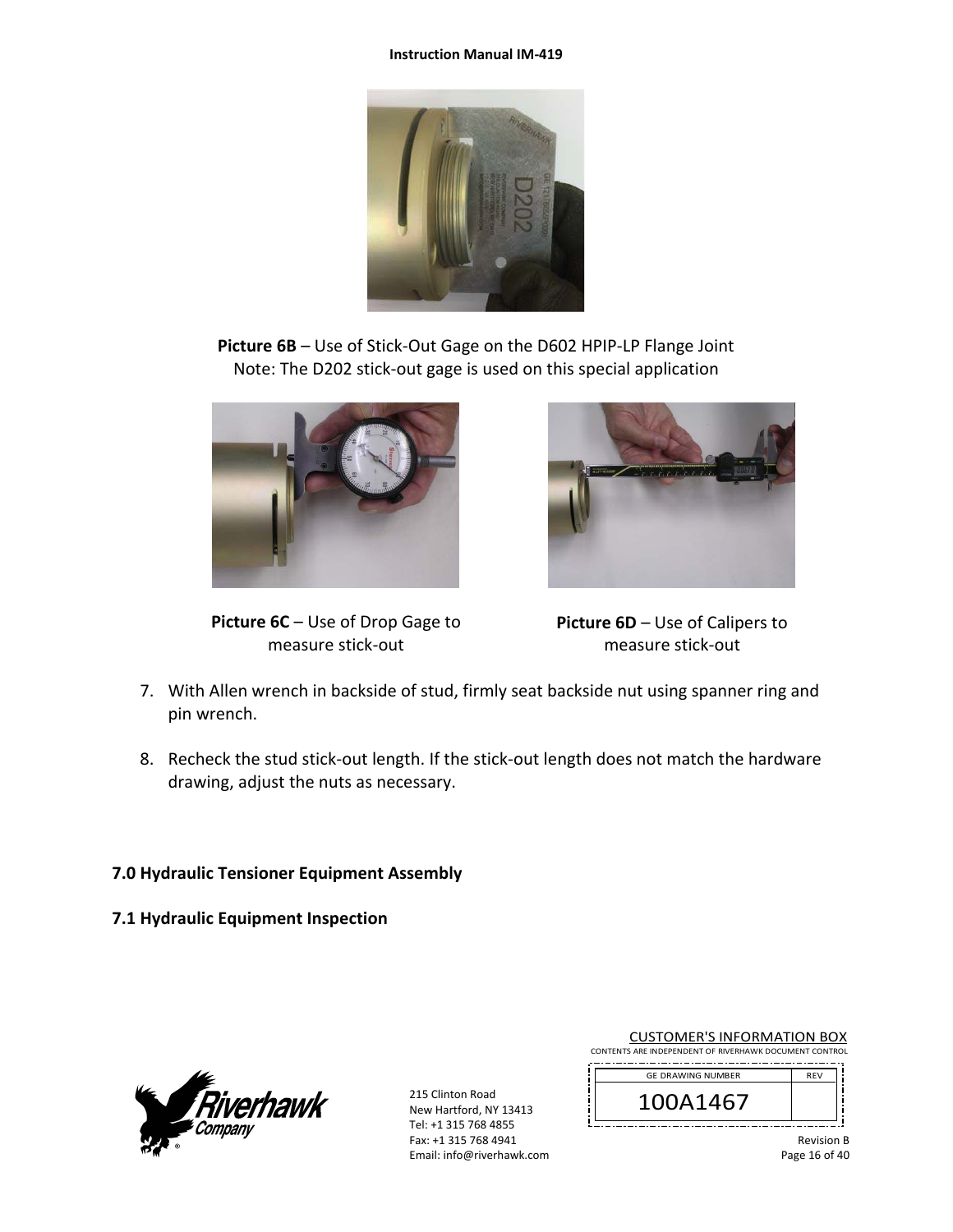## **7.1.1 Hydraulic Tensioner Inspection**

### **CAUTION**

**Riverhawk recommends that the tensioner be returned to Riverhawk for periodic inspections. Replacement of obsolete tensioners is recommended. Functional upgrades are also recommended. The Riverhawk Service Returns Coordinator should be notified 3‐6 months prior to a planned outage to schedule an inspection service.** 

This tensioner does not require bleeding. See section 8.3

## **WARNING**

**To avoid failure, ensure safety, and proper operation, the tensioner assembly must be installed on a stud in the flange before bleeding and pressurizing the tensioner. Do not use the tensioner at any pressure unless the tool is installed on a stud in a flange.** 

Clean puller screw and check for any debris and dents.

Inspect the tensioner guard for any signs of damage including cracked welds. Any guards modified in the field should be replaced. Bent guards should be replaced. Also, be sure the rubber pad is in place on the back side guard, if missing, replace.

Inspect the outside of the tensioner for discoloration patterns that may indicate submersion and internal damage.

Perform an inventory of the loose equipment supplied with the tensioner. An inventory list is provided on the tensioner's technical drawing (Riverhawk HT‐xxxx listed in section 2.0 and 4.5). Replacement parts are available from Riverhawk.

## **7.1.1.1 Hydraulic Tensioner's Burst Disc Replacement**

The hydraulic tensioner's burst disc is a key element in the overall safe use of the hydraulic tensioner. The burst disc's location is shown on the tensioner's technical drawing (Riverhawk HT-xxxx listed in section 2.0 and 4.5).

Each tensioner is shipped from our factory with one burst disc already installed in the tensioner and with another spare disc for field replacement. Extra burst discs are available from Riverhawk for replacement purposes.

To replace a damaged burst disc:

- 1. Remove the hydraulic port's dispersion nut, compression ring, and damaged burst disc.
- 2. Discard the damaged burst disc.



215 Clinton Road New Hartford, NY 13413 Tel: +1 315 768 4855 Fax: +1 315 768 4941 Email: info@riverhawk.com

CUSTOMER'S INFORMATION BOX CONTENTS ARE INDEPENDENT OF RIVERHAWK DOCUMENT CONTROL 

| <b>GE DRAWING NUMBER</b> | <b>RFV</b> |  |  |
|--------------------------|------------|--|--|
| 41467                    |            |  |  |
|                          |            |  |  |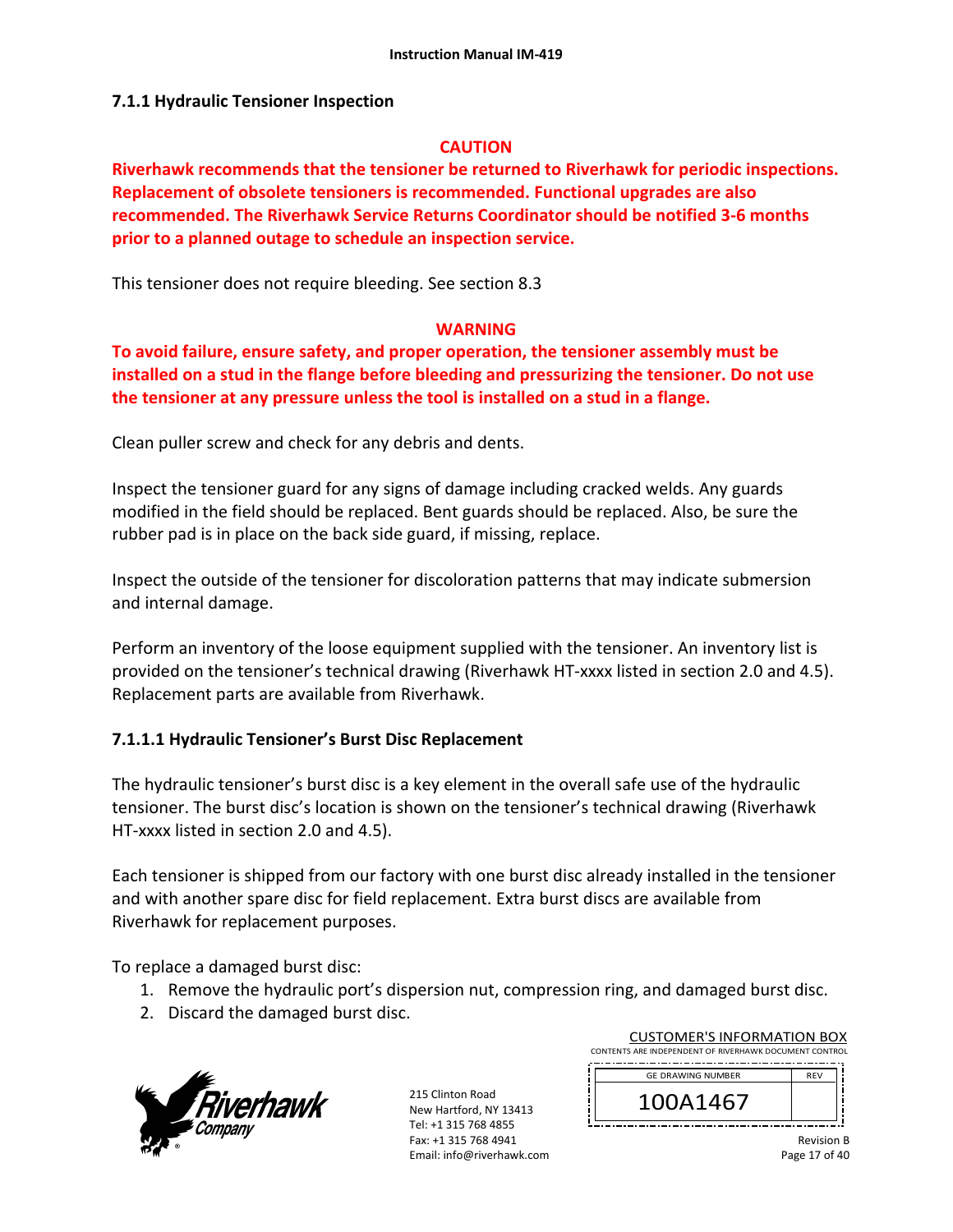- 3. Clean the dispersion nut, compression ring, new burst disc, and the hydraulic port with a solvent to ensure a dirt‐free installation.
- 4. Reassemble new burst disc, compression ring, and dispersion nut into the same hydraulic port.

## **Warning**

**A damaged burst disc must be replaced with a burst disc of the same design and pressure rating. Do not substitute a damaged burst disc with a different disc type, a different pressure rating, or a foreign object.**

# **7.1.2 Hydraulic Pump Kit Inspection**

Refer to the Hydraulic Pump Kit Instruction Manual, IM‐293 (GE VENDOC 373A4058). The latest revision may be obtained by contacting Riverhawk Company or thru www.riverhawk.com.

# **7.2 Hydraulic Fittings**



**GLAND NUT** 

COLLAR

 $.125"$  $[3.2 \text{ mm}]$ 

Riverhawk hydraulic pumps use a 1/4" High Pressure port to connect its hydraulic hoses. The hose connector is made from a three piece assembly: a gland nut, a collar, and a 1/4" tube or 1/4" hose end. (See Illustration 1)

To assembly the fitting, slide the gland nut over the 1/4" tube or 1/4" hose end. Turn the collar counter‐clockwise (**left hand** thread) on to the tube or hose end as shown in Illustration 1.

The collar should be placed .125" (3.2 mm) from the tip of the cone. (See Illustration 2) It may be necessary to adjust this collar with a set of vise‐ grip pliers. Be careful to not strip the threads off the tube or hose end.



Illustration 2

215 Clinton Road New Hartford, NY 13413 Tel: +1 315 768 4855 Fax: +1 315 768 4941 Email: info@riverhawk.com

| CONTENTS ARE INDEPENDENT OF RIVERHAWK DOCUMENT CONTROL |            |  |
|--------------------------------------------------------|------------|--|
| <b>GE DRAWING NUMBER</b>                               | <b>REV</b> |  |
| 100A1467                                               |            |  |
|                                                        |            |  |

CUSTOMER'S INFORMATION BOX

Revision B Page 18 of 40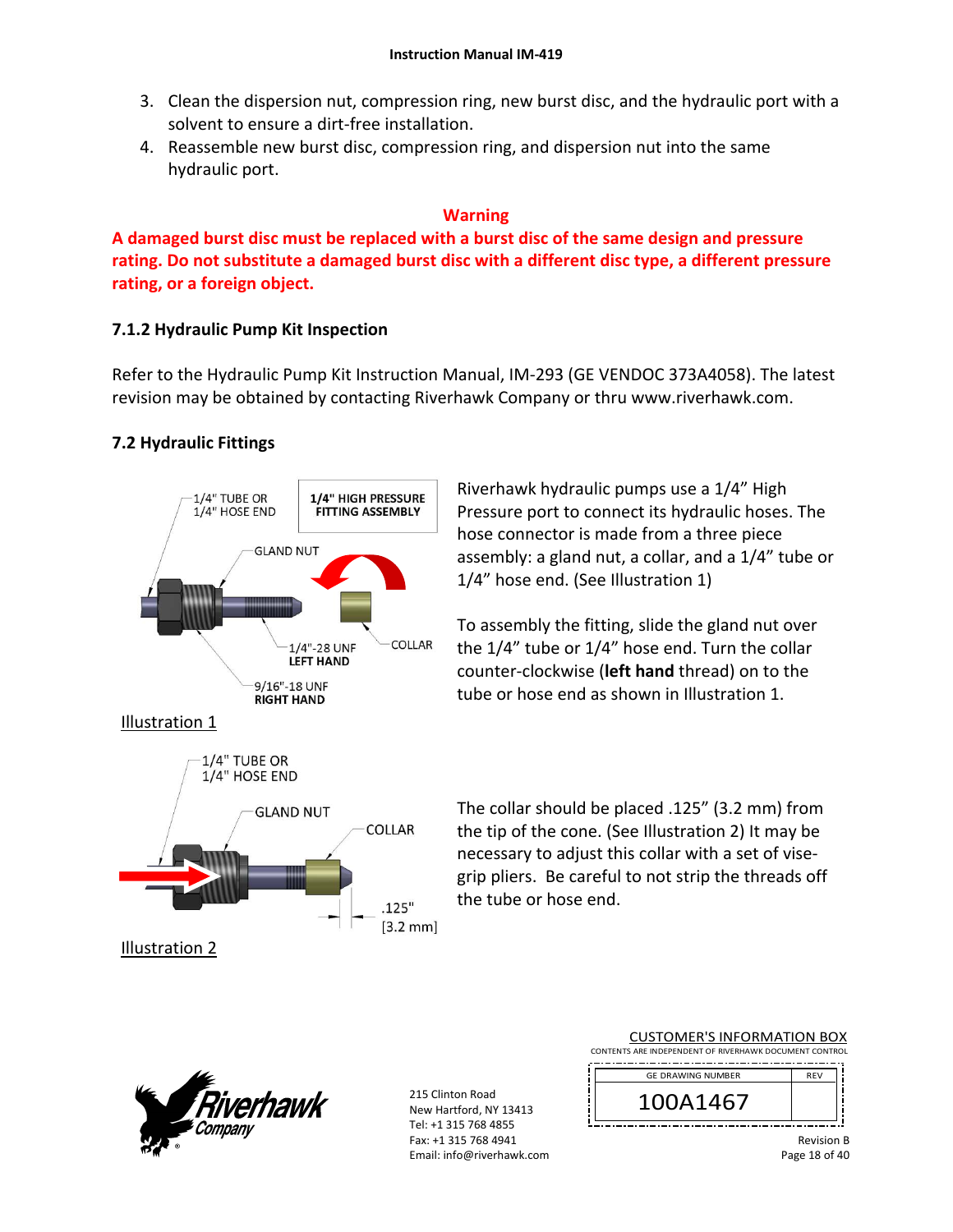

Slide the gland nut down over the collar. (See Illustration 3) Insert the 1/4" tube or 1/4" hose end into the tensioner's quick coupler. While firmly holding the tube or hose end to stop it from rotating, turn the gland nut clockwise (**right hand** thread) and torque the gland nut to 25 FT‐LBS (34 N‐m).

# Tips:

- Make sure all parts are clean and free from debris.
- Protect the cone on the end of the  $1/4$ " tube or 1/4" hose end from scratches as this is the sealing surface.
- Replace red plastic caps when finished to protect the threads and cone.

# **8.0 Assembly of Tensioner on a Stud**

The tensioner used in this application can be identified by its ORANGE safety guard. If the tensioner's safety guard is YELLOW, a different set of instructions are required. Consult the Riverhawk factory for assistance.

# **8.1 Handling of the Tensioner**

The tensioner used in this application is designed to require no special lifting instructions. Do not drop any part of the tensioner on the operator or other nearby personnel.

# **8.2 Kit Assembly**

Connect the hydraulic hose from the hydraulic pump to the tensioner.

Refer to the hardware assembly drawing (HF-xxxx) listed in Section 2.0 of this manual and the tensioner assembly drawing (HT‐xxxx) listed in Section 4.5 of this manual to determine how the tensioner must be assembled on the load coupling for its correct operation.



| <b>CUSTOMER'S INFORMATION BOX</b>                      |  |  |
|--------------------------------------------------------|--|--|
| CONTENTS ARE INDEPENDENT OF RIVERHAWK DOCUMENT CONTROL |  |  |

| <b>GE DRAWING NUMBER</b> | <b>RFV</b> |
|--------------------------|------------|
| )A1467                   |            |
|                          |            |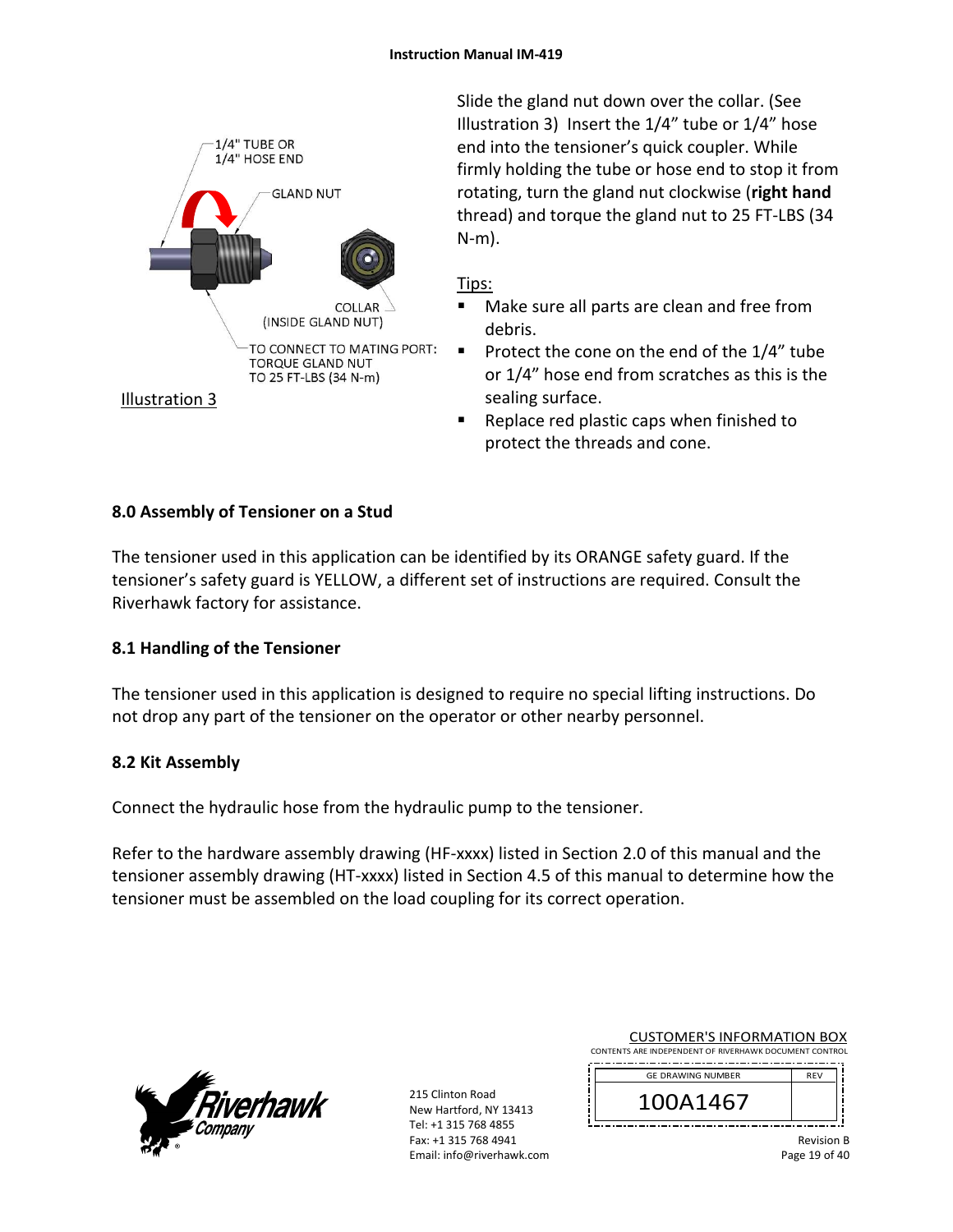#### **Instruction Manual IM‐419**



**Picture 8A** – Features of the Hydraulic Tensioner HT‐7967



215 Clinton Road New Hartford, NY 13413 Tel: +1 315 768 4855 Fax: +1 315 768 4941 Email: info@riverhawk.com CUSTOMER'S INFORMATION BOX

CONTENTS ARE INDEPENDENT OF RIVERHAWK DOCUMENT CONTROL 

| <b>GE DRAWING NUMBER</b> | <b>REV</b> |
|--------------------------|------------|
| 100A1467                 |            |
|                          |            |

Revision B Page 20 of 40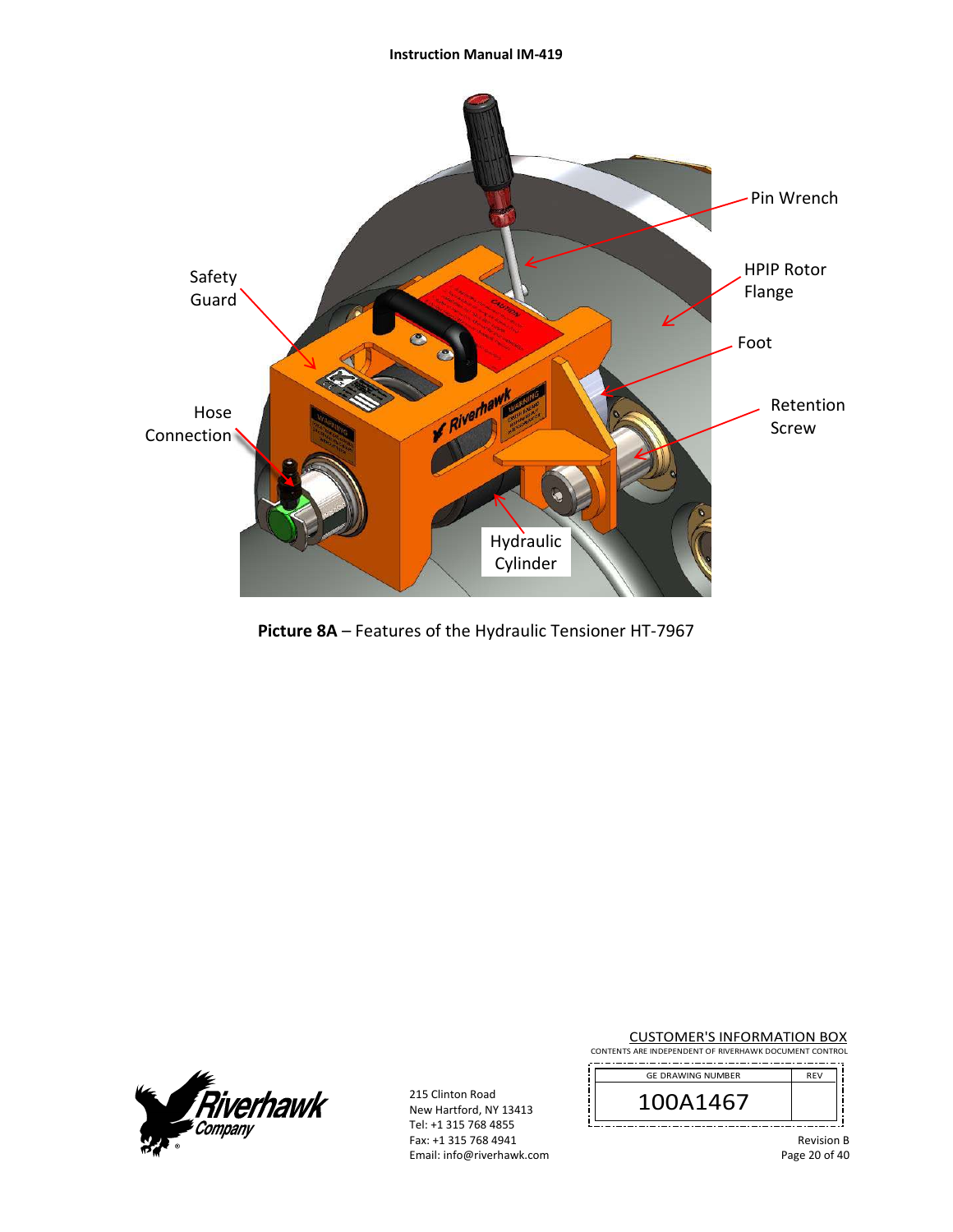### **Instruction Manual IM‐419**



**Figure 8B** – Cutaway view of Hydraulic Tensioner HT‐7967

**Note: Before threading the puller screw into the stud, carefully check the cleanliness of both the stud's and the puller screw's conical threads. Apply a light coat of clean turbine oil or a spray lubricant to the puller screw. Do not use "Never Seize" on the conical threads. This procedure will ease assembly and assure positive mating of the threads before tightening.** 

Assembly sequence is as follows:

- 1. Open the hydraulic return valve on the pump to allow hydraulic fluid to be pushed back from the puller tool into the pump reservoir. (This is automatic on the air‐operated hydraulic pump)
- 2. Thread the retention screws into the adjacent studs on either side of the stud to be tensioned until hand tight.
- 3. Place the spanner ring on the nut.
- 4. Insert the puller screw release tape per Riverhawk manual IM‐336.
- 5. Insert the puller screw into the tapered thread of the stud and hand tighten. **Be sure not to cross‐thread the puller screw.**
- 6. Using an Allen wrench, tighten the puller screw and then back off the puller screw 1/2 a turn. Retighten the puller screw by hand until it is fully inserted. **DO NOT BACK OFF THE PULLER SCREW.**
- 7. Place the foot over the puller screw and orientate it into position.



| <b>CUSTOMER'S INFORMATION BOX</b>                      |            |  |  |  |
|--------------------------------------------------------|------------|--|--|--|
| CONTENTS ARE INDEPENDENT OF RIVERHAWK DOCUMENT CONTROL |            |  |  |  |
| <b>GE DRAWING NUMBER</b>                               | <b>RFV</b> |  |  |  |
|                                                        |            |  |  |  |

| 4<br>О<br>$\mathbf{I}$                                                         |     |  |   |  |
|--------------------------------------------------------------------------------|-----|--|---|--|
| <b>THE R</b><br>--<br>- -<br>---<br>--<br>. .<br>--<br>÷<br>$\mathbf{r}$<br>., | . . |  | . |  |
|                                                                                |     |  |   |  |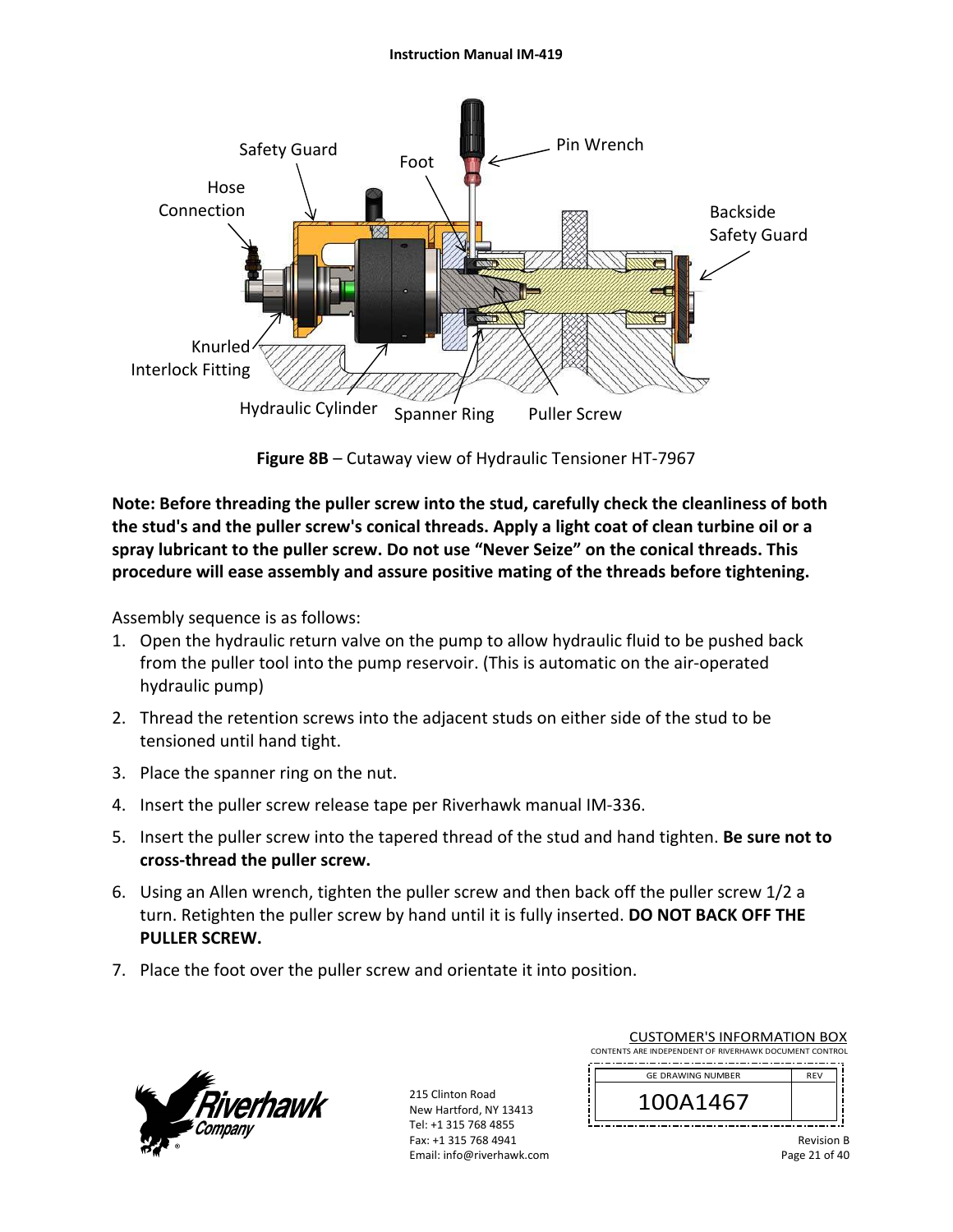- 9. Thread the tensioner onto the puller screw until it stops. Please note that the internal stop inside the tensioner will cause a gap in between the foot and tensioner. The gap should be 1/16"[1.6mm] to 3/16"[4.8mm]. **DO NOT ATTEMPT TO TIGHTEN THE TENSIONER AGAINST THE FOOT.**
- 10. Place the orange guard over the tensioner and position the pocketed slots into the retention screws.
- 11. Tighten the knurled interlock fitting by hand until it firmly presses against the tensioner. There should be no gap between the tensioner the interlock fitting.
- 12. The retention screws must be inside the guard's pocketed slots.
- 13. Activate the custom connector from the rear of guard by pushing on the center with your thumb and pulling the tabs with your fore finger and middle finger. Push the assembly forward until it locks into the tensioner. Release fingers from the tabs and then remove thumb, Ensure connection is firmly engaged or else the tensioner will not be connected to the pump.



**Picture 8C** ‐ Activation of the safety interlock

- 14. Install the backside guard by attaching it to the flange face. It should be centered over the stud to be tensioned and lightly threaded into backside of the adjacent studs.
- 15. Connect the hydraulic pump to the tensioner. The tensioner should now be completely assembled and ready for use.



215 Clinton Road New Hartford, NY 13413 Tel: +1 315 768 4855 Fax: +1 315 768 4941 Email: info@riverhawk.com

| CONTENTS ARE INDEPENDENT OF RIVERHAWK DOCUMENT CONTROL |            |  |
|--------------------------------------------------------|------------|--|
| <b>GE DRAWING NUMBER</b>                               | <b>RFV</b> |  |
|                                                        |            |  |

| GE DRAWING NUMBER |  |
|-------------------|--|
| 41467             |  |
|                   |  |

CUSTOMER'S INFORMATION BOX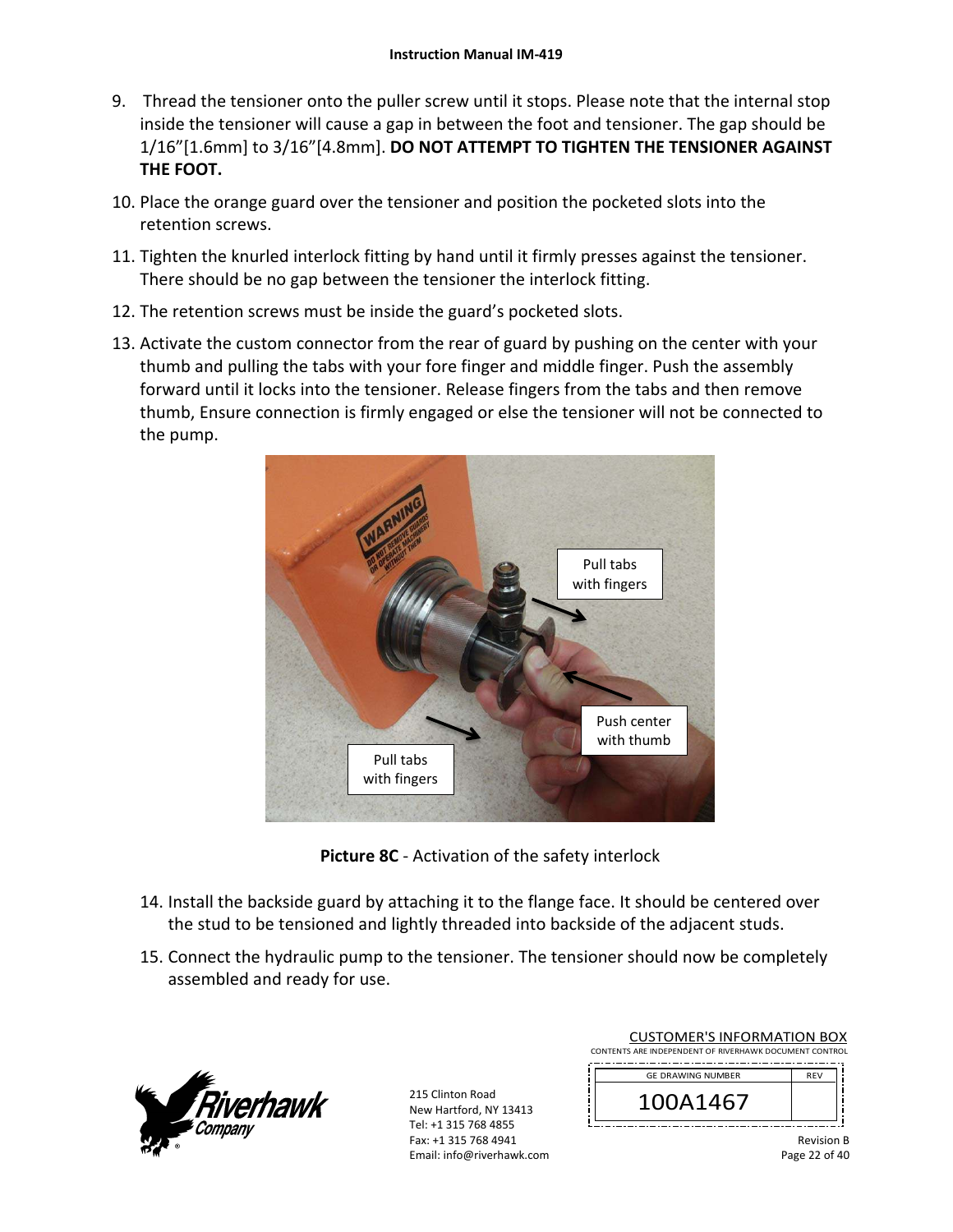## **8.3 Bleeding Hydraulic System**

Bleeding of the hydraulic system is not necessary with this tensioner design.

## **9.0 Stud Tensioning**

The studs will be tensioned in two steps, at 50% pressure and at final pressure. Follow the tensioning sequence for each flange joint as defined on the record sheets found at the end of this manual.

## **9.1 Tensioning at 50% pressure**

After the tensioner is properly installed apply hydraulic pressure to the tool. Bring the pressure to the 50% level in accordance with the following table.

# **WARNING**

**The safety cage must be in place at all times. Keep hands out of designated areas at all times when the tensioner is pressurized otherwise personal injury can occur.** 

# **CAUTION**

**Before threading the puller screw into the stud, carefully check the cleanliness of both the stud's and the puller screw's conical threads. Apply a light coat of clean turbine oil or a spray lubricant to the puller screw. This procedure will ease assembly and assure positive mating of the threads before tightening. Do not use "Never Seize" on the conical threads.** 

# **CAUTION**

**Do not exceed the maximum pressure marked on the tensioner. Excessive pressure can damage the stud and puller screw.** 

## **CAUTION**

**Do not tighten the nut while the tool is coming up to pressure; wait until pressure is achieved before attempting to tighten the nut with the spanner ring. If the tool is not properly installed, the tool could jump off the stud while coming up to pressure.** 

| <b>Flange Position</b>    | <b>Stud Size</b> | 50% Pressure | 50% Stretch    |
|---------------------------|------------------|--------------|----------------|
| <b>D602</b> Steam Turbine | $2 - 3/4"$       | 11500 psi    | Do not measure |
| HPIP to LP                | $[71$ mm         | [800 bar]    | Do not use     |



215 Clinton Road New Hartford, NY 13413 Tel: +1 315 768 4855 Fax: +1 315 768 4941 Email: info@riverhawk.com

|  | <b>CUSTOMER'S INFORMATION BOX</b> |  |
|--|-----------------------------------|--|
|  |                                   |  |

CONTENTS ARE INDEPENDENT OF RIVERHAWK DOCUMENT CONTROL 

| <b>GE DRAWING NUMBER</b> | <b>RFV</b> |
|--------------------------|------------|
| \146,                    |            |
|                          |            |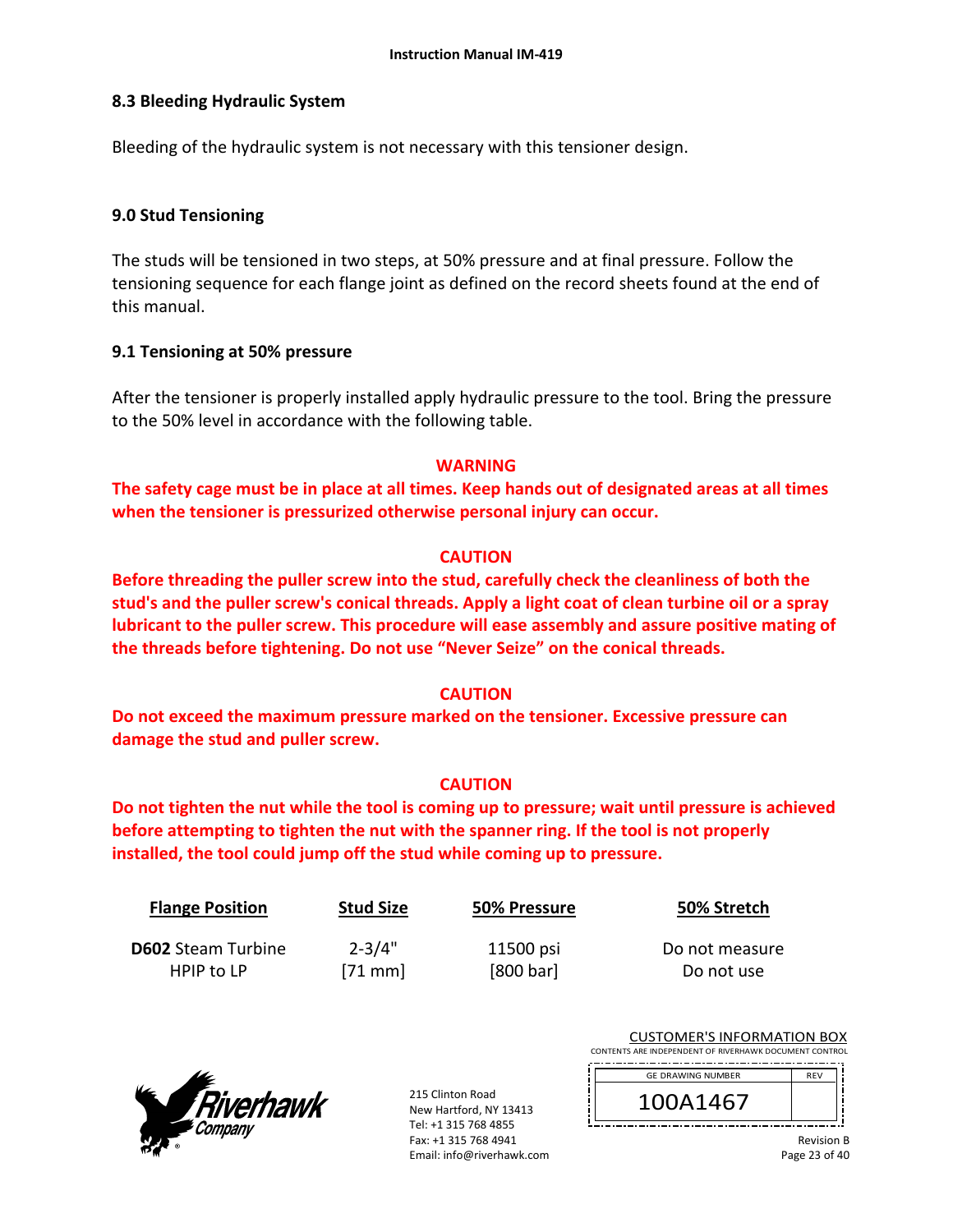Firmly tighten the cylindrical nuts with approximately 20 ft∙lbs [27 N∙m] of torque using the pin wrench and spanner ring. Turn the nut until it bottoms on the flange.

# **9.2 Removing the Tensioner from an Installed Stud**

The tensioner removal is accomplished by the follows steps:

- 1. Release the hydraulic pressure by either releasing the hand switch on the AP‐0532 Pump Kit or by opening the valve on the MP‐0130 Manual Pump Kit and leave the valve open.
- 2. Remove the backside guard.
- 3. Unscrew the knurled interlock fitting at the end of the guard and remove the guard from the tensioner.
- 4. Unscrew the tensioner from puller screw.
- 5. Remove foot from around the puller screw.
- 6. Unscrew the puller screw using an Allen wrench. Tapping the Allen wrench with a hammer or the use of a 3‐4' breaker bar may be necessary to loosen the puller screw. Do not use an impact wrench as this can damage the puller screw.
- 7. Remove the spanner ring from the nut.
- 8. Unscrew the retention screws using an Allen wrench. It may be necessary to tap the Allen wrench with a hammer or use a 3‐4' breaker bar to loosen the retention screws. Do not use an impact wrench as this can damage the retention screws.
- 9. Move the tool to the next bolt hole following the tensioning pattern from the stretched record sheets at the end of this manual.

# **9.3 Tensioning at Final Pressure**

Repeat the pulling and tightening procedure stated above at full pressure. After all of the studs have been tensioned, measure the final stud length. The final pressure and required stretch values are listed in the following table.

## **WARNING**

**The safety cage must be in place at all times. Keep hands out of designated areas at all times when the tensioner is pressurized otherwise personal injury can occur.** 



215 Clinton Road New Hartford, NY 13413 Tel: +1 315 768 4855 Fax: +1 315 768 4941 Email: info@riverhawk.com CUSTOMER'S INFORMATION BOX

| CONTENTS ARE INDEPENDENT OF RIVERHAWK DOCUMENT CONTROL |  |  |  |  |
|--------------------------------------------------------|--|--|--|--|
|                                                        |  |  |  |  |

| <b>GE DRAWING NUMBER</b> | <b>RFV</b> |  |  |  |
|--------------------------|------------|--|--|--|
| 0A1467                   |            |  |  |  |
|                          |            |  |  |  |

Revision B Page 24 of 40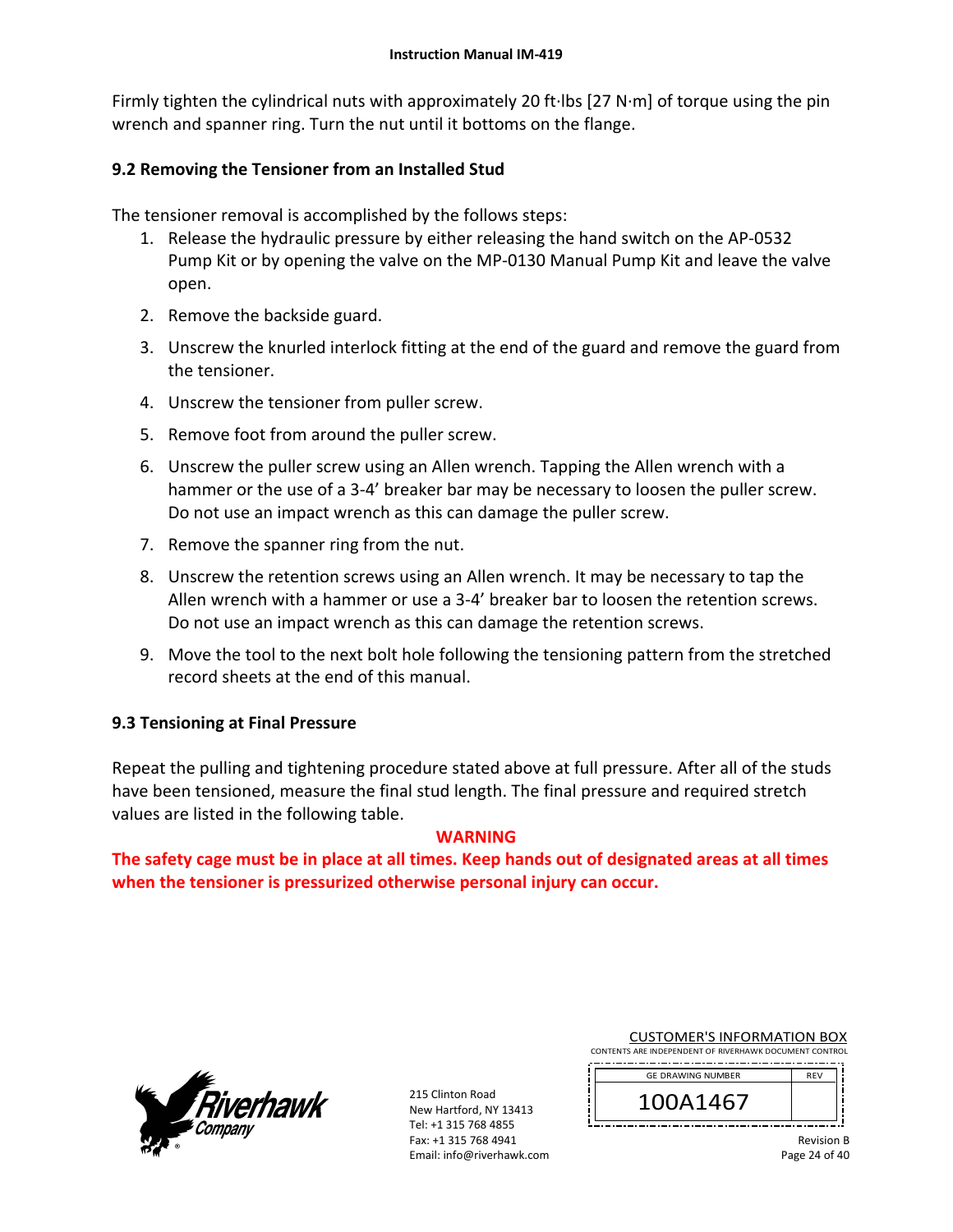## **CAUTION**

**Before threading the puller screw into the stud, carefully check the cleanliness of both the stud's and the puller screw's conical threads. Apply a light coat of clean turbine oil or a spray lubricant to the puller screw. This procedure will ease assembly and assure positive mating of the threads before tightening. Do not use "Never Seize" on the conical threads.** 

## **CAUTION**

**Do not exceed the maximum pressure marked on the tensioner. Excessive pressure can damage the stud and puller screw.** 

# **CAUTION**

**Do not tighten the nut while the tool is coming up to pressure; wait until pressure is achieved before attempting to tighten the nut with the spanner ring. If the tool is not properly installed, the tool could jump off the stud while coming up to pressure.**

| <b>Flange Position</b>    | <b>Stud Size</b> | <b>Final Pressure</b> | <b>Final Stretch</b>                  |
|---------------------------|------------------|-----------------------|---------------------------------------|
| <b>D602</b> Steam Turbine | $2 - 3/4"$       | 23000 psi             | $0.019"$ - $0.022"$                   |
| HPIP to LP                | $[71$ mm         | [1585 bar]            | $[0.48 \text{ mm} - 0.56 \text{ mm}]$ |

Firmly tighten the cylindrical nuts with approximately 20 ft∙lbs [27 N∙m] of torque using the pin wrench and spanner ring. Turn the nut until it bottoms on the flange.

Failure to achieve the correct final stretch values will result in an incorrectly tensioned stud.

Incorrect stretch values can be corrected by uninstalling some or all of the selected studs. Re‐ measure the initial length of the studs and repeat the installation instructions studs. Excessive stretch variations can also be corrected by the same method.

Have final stretch values approved by the supervisor responsible for the installation.

**10.0 Thread Locking and Windage Plug Installation** 



215 Clinton Road New Hartford, NY 13413 Tel: +1 315 768 4855 Fax: +1 315 768 4941 Email: info@riverhawk.com CUSTOMER'S INFORMATION BOX

| CONTENTS ARE INDEPENDENT OF RIVERHAWK DOCUMENT CONTROL |  |  |  |  |
|--------------------------------------------------------|--|--|--|--|
|                                                        |  |  |  |  |

| <b>GE DRAWING NUMBER</b> | <b>REV</b> |
|--------------------------|------------|
| 41467                    |            |
|                          |            |

Revision B Page 25 of 40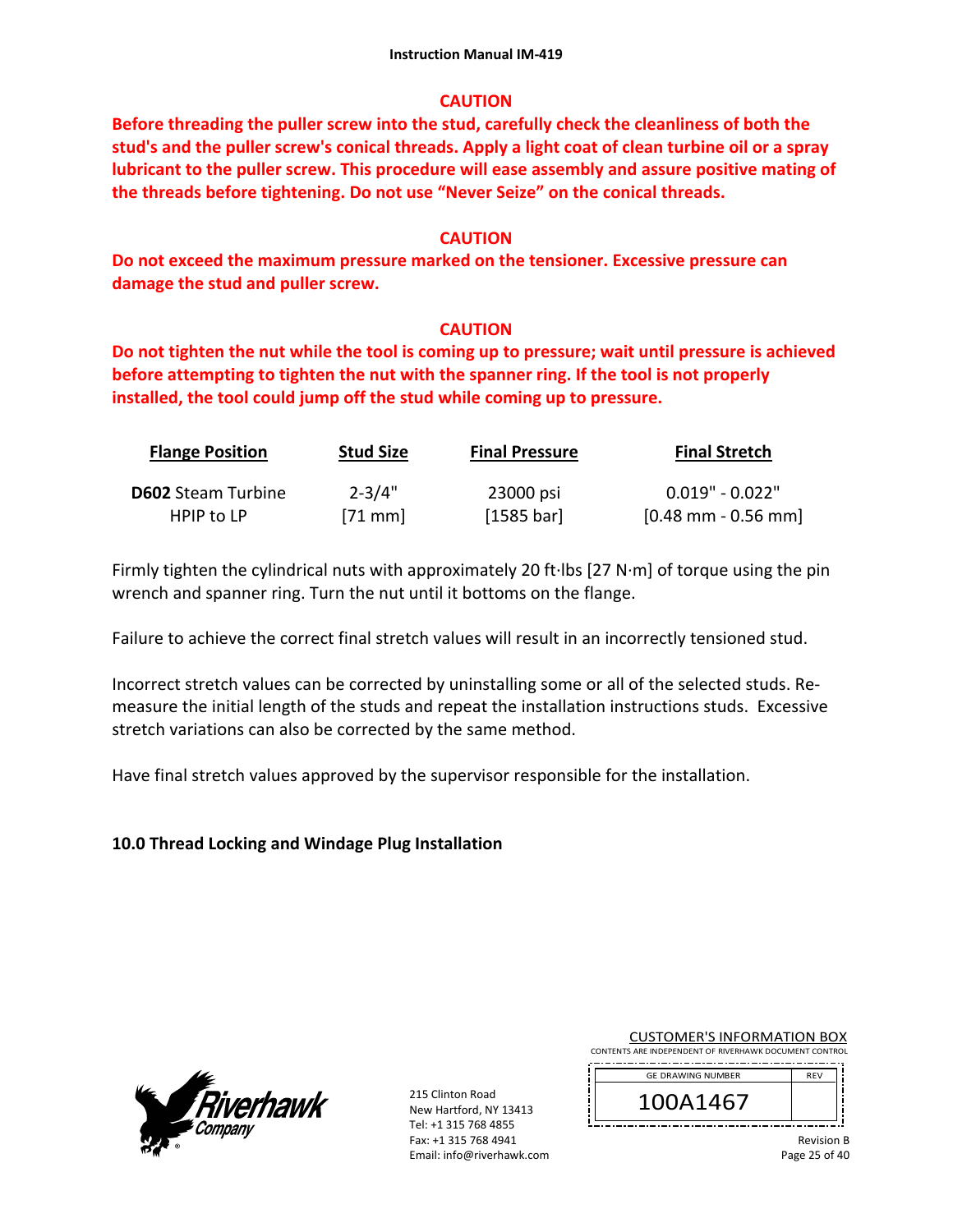## **10.1 Thread Locking**



**Picture 10A** ‐ Riverhawk Locknut

Mechanical lock nuts have two set screws located in the top face. Before threading the nut onto the stud, check to be certain the set screws are free to turn. Once the nut is seated torque the set screws to the values specified in the following table. When seated and torqued to the values specified, the load created by the set screw displaces the thread of the nut in the area of the web thereby creating the desired locking action.

| <b>Flange Position</b>    | <b>Stud Size</b> | <b>Set Screw Size</b> | Torque                |
|---------------------------|------------------|-----------------------|-----------------------|
| <b>D602</b> Steam Turbine | $2 - 3/4"$       | $1/4$ "-28 UN         | 70 in Ibs - 80 in Ibs |
| HPIP to LP                | $[71$ mm         |                       | $[7.9 N·m - 9.0 N·m]$ |

## **10.2 Windage Plug Installation**

Refer to the hardware assembly drawing (HF-xxxx) listed in Section 2.0 of this manual to determine if windage plugs are required for the installation. Along with other identifying markings, the windage plug's part number can be found on the plug's top surface as shown in the picture below.



215 Clinton Road New Hartford, NY 13413 Tel: +1 315 768 4855 Fax: +1 315 768 4941 Email: info@riverhawk.com

CUSTOMER'S INFORMATION BOX CONTENTS ARE INDEPENDENT OF RIVERHAWK DOCUMENT CONTROL

| <b>GE DRAWING NUMBER</b> | <b>RFV</b> |
|--------------------------|------------|
| 1A1467                   |            |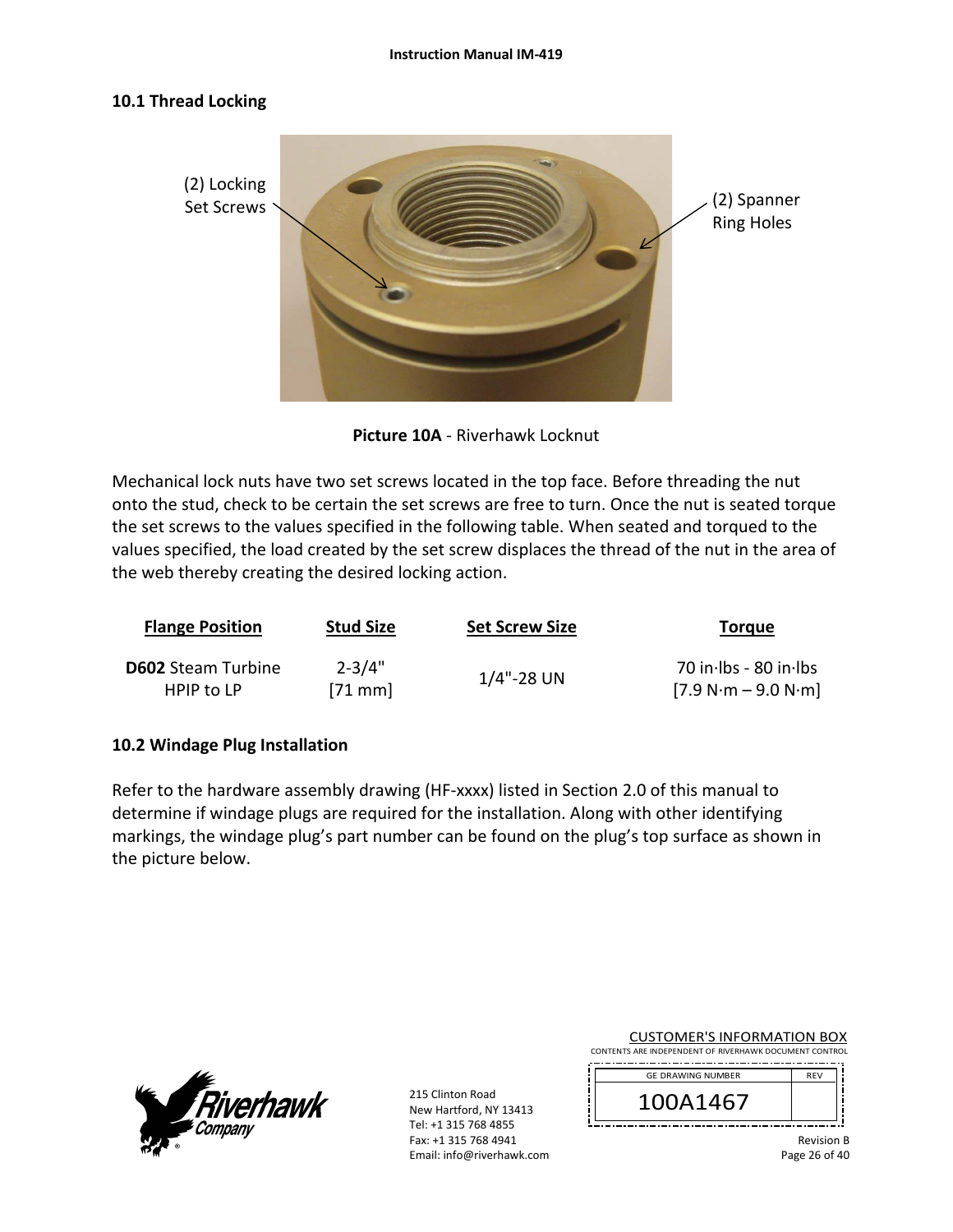#### **Instruction Manual IM‐419**



**Picture 10B** – Windage Plug's Markings

To install the windage plug, use the following instructions:

- 1. Inspect the stud's conical thread. It should have a bright and shiny appearance. The threads should be visually checked for any damage. Refer to Section 5.2 or Riverhawk Instruction Manual IM‐220 (GE Vendoc 373A4025) for assistance.
- 2. Apply a light coat of clean turbine oil to the stud.

# **CAUTION**

Before installation, carefully check the cleanliness of the windage plug's and the stud's threads. Apply a light coat of clean turbine oil to the stud's conical thread. This procedure will ease assembly before tightening. Do not use "Never Seize" on any surface or thread.



215 Clinton Road New Hartford, NY 13413 Tel: +1 315 768 4855 Fax: +1 315 768 4941 Email: info@riverhawk.com CUSTOMER'S INFORMATION BOX

CONTENTS ARE INDEPENDENT OF RIVERHAWK DOCUMENT CONTROL 

| <b>GE DRAWING NUMBER</b> | <b>RFV</b> |
|--------------------------|------------|
| 100A1467                 |            |
|                          |            |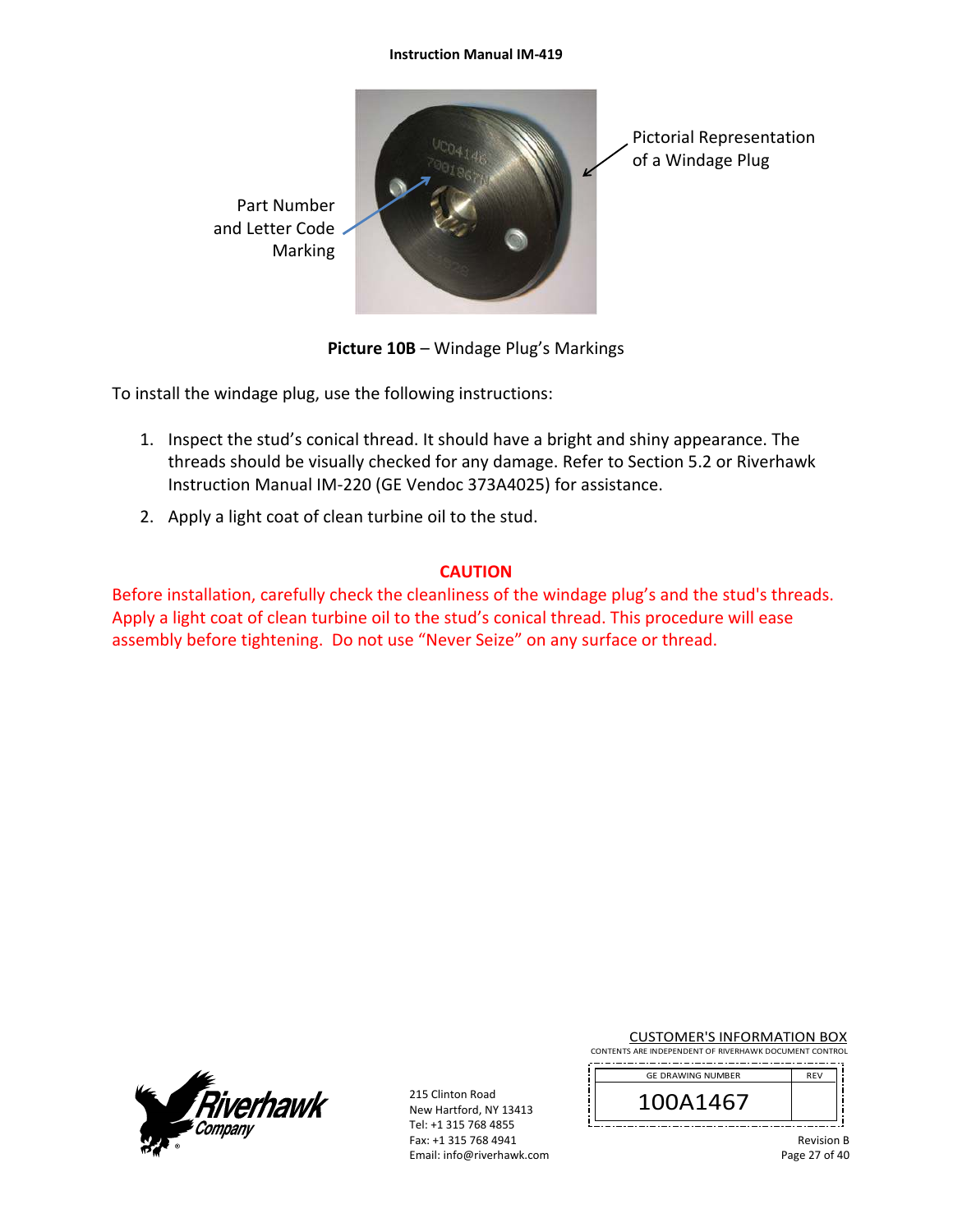3. Thread the windage plug into the conical thread of the stud. The windage plug must not be cross‐ threaded when installed. Apply the following torque to seat the windage plug into the stud.

| Windage Plug P/N | <b>Installation Torque</b> |
|------------------|----------------------------|
| 7002590          | 350-450 in-lbs.            |
| 7003292          | $[39.5 - 50.8 Nm]$         |

4. The windage plug includes a locking feature similar to the locking feature of the cylindrical nuts. The set screws must be torqued to the following amount. These set screws will cause the top section of the windage plug to

lock onto the stud's threads.

Windage Plug P/N | Installation Torque

7002590 80−90 in-lbs.

7003292 145-155 in-lbs.

[9.0‐10.1 Nm]

[16.4‐17.5 Nm]



**Figure 10D**

# **WARNING**

Do not use lock‐tite on any of the threads and do not stake any component of this assembly.



215 Clinton Road New Hartford, NY 13413 Tel: +1 315 768 4855 Fax: +1 315 768 4941 Email: info@riverhawk.com CUSTOMER'S INFORMATION BOX

CONTENTS ARE INDEPENDENT OF RIVERHAWK DOCUMENT CONTROL 

| <b>GE DRAWING NUMBER</b> | <b>RFV</b> |
|--------------------------|------------|
| 41467                    |            |
|                          |            |

Revision B Page 28 of 40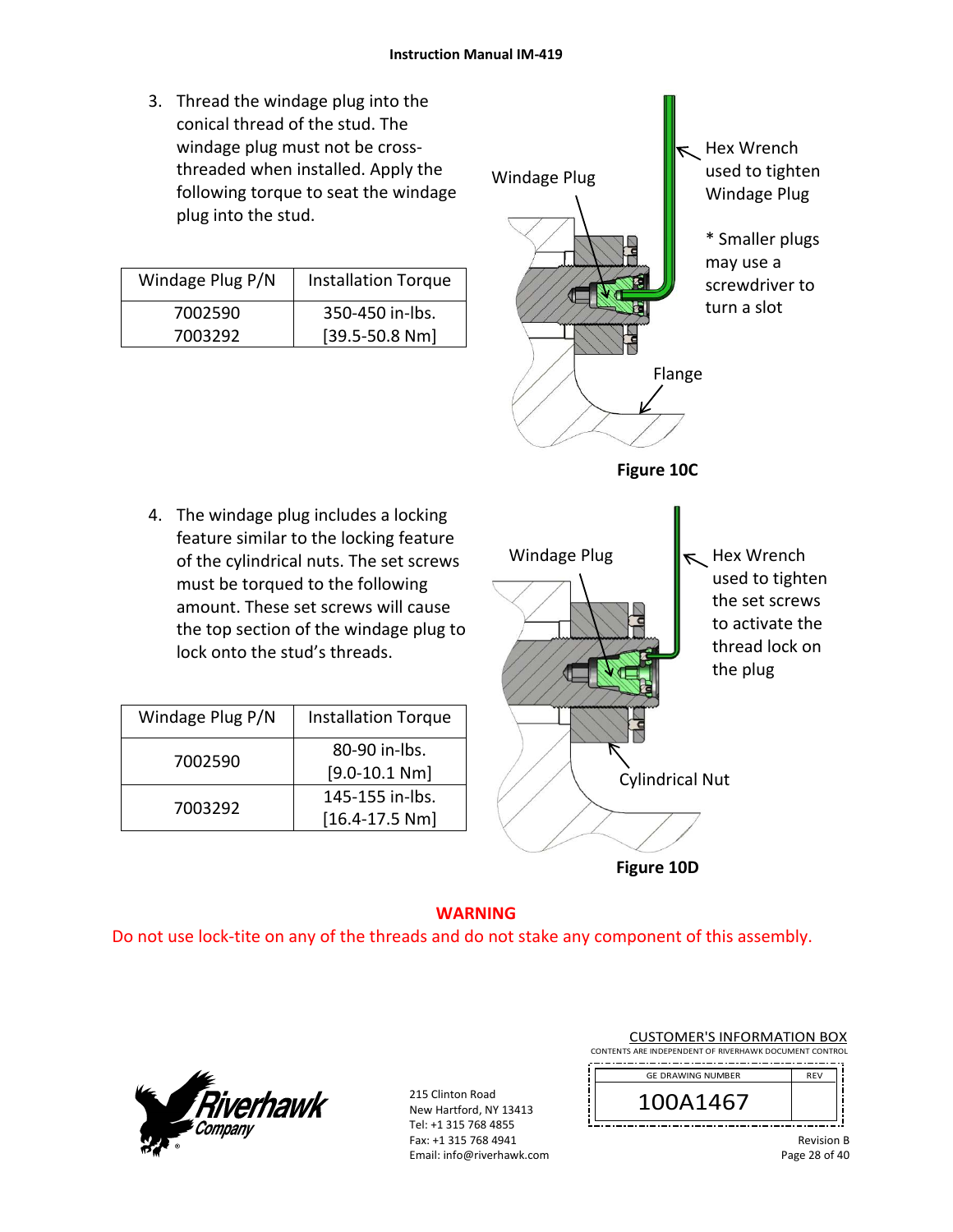- 5. The windage plug should be at least 0.060" [1.5 mm] below the face of the stud for the locking feature to work correctly. If not, loosen set screws and reexamine the stud's and plug's threads for debris or damage. It may be necessary to replace the plug.
- 6. The set screws should flush to slightly below the top of the windage plug. The set screw should also press against the slot's opposite surface.



**Wrong Installation Position Correct Installation Position** 



Partially Loose Set screw | Ressed against Opposite Surface. No Gap.

**Picture 10E –** Set Screw Position

# **11.0 Stud and Nut Removal**

The tensioner used in this application can be identified by its ORANGE safety guard. If the tensioner's safety guard is YELLOW, a different set of instructions are required. Consult the Riverhawk factory for assistance.

# **11.1 Handling of the Tensioner**

The tensioner used in this application is designed for no special lifting instructions. Do not drop any part of the tensioner on the operator or other nearby personnel.

# **11.2 Stud and Nut Removal**

# **WARNING**

**The safety cage must be in place at all times. Keep hands out of designated areas at all times when the tensioner is pressurized otherwise personal injury can occur.** 



| <b>CUSTOMER'S INFORMATION BOX</b>                     |  |  |
|-------------------------------------------------------|--|--|
| NITE ARE INDERENDENT OF BUILDING ACCUMULATION CONTROL |  |  |

| CONTENTS ARE INDEPENDENT OF RIVERHAWK DOCUMENT CONTROL |  |  |  |  |
|--------------------------------------------------------|--|--|--|--|
|                                                        |  |  |  |  |

| <b>GE DRAWING NUMBER</b> | <b>RFV</b> |
|--------------------------|------------|
| 100A1467                 |            |
|                          |            |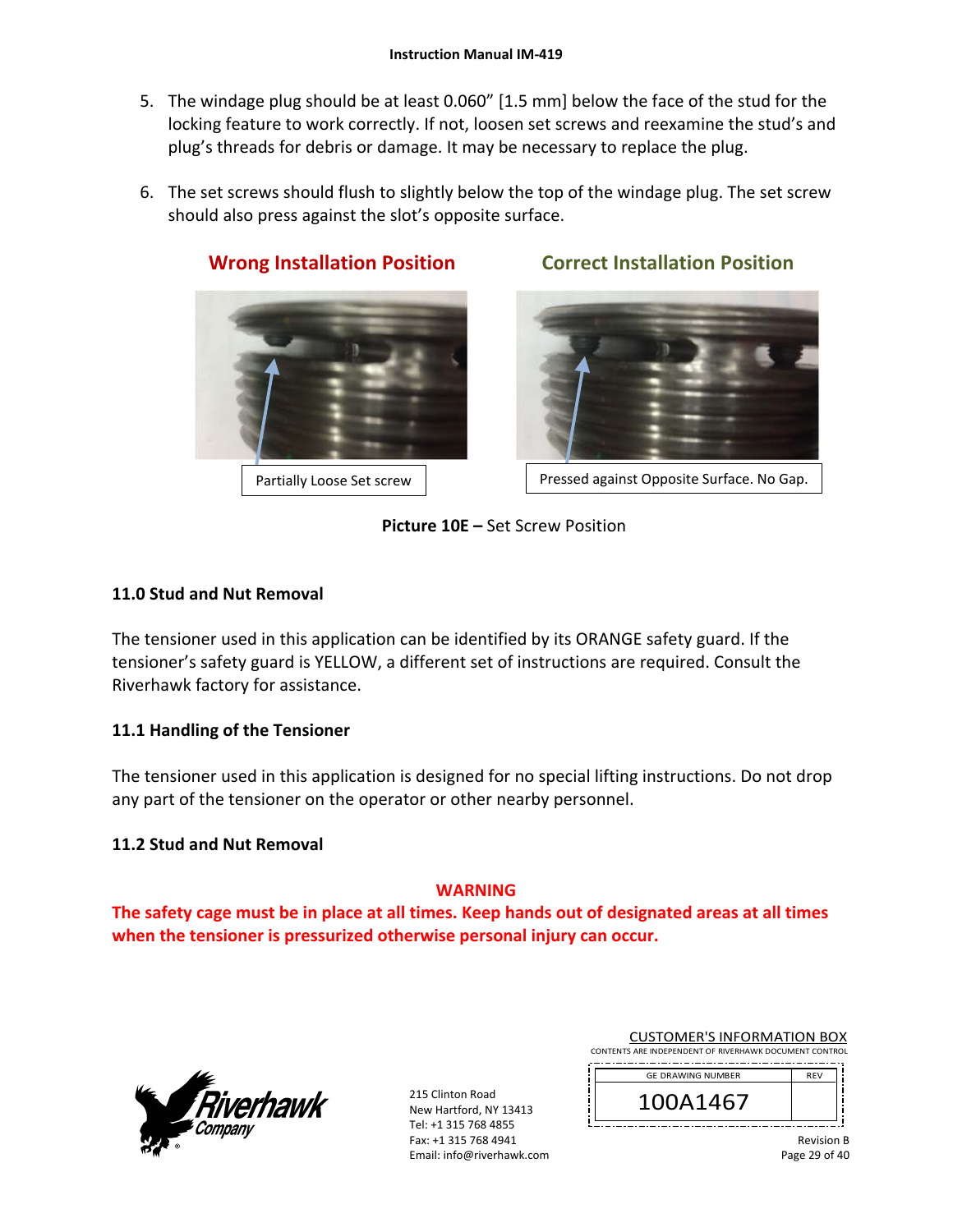## **CAUTION**

**Before threading the puller screw into the stud, carefully check the cleanliness of both the stud's and the puller screw's conical threads. Apply a light coat of clean turbine oil or a spray lubricant to the puller screw. This procedure will ease assembly and assure positive mating of the threads before tightening. Do not use "Never Seize" on the conical threads.** 

## **CAUTION**

**Do not exceed the maximum pressure marked on the tensioner. Excessive pressure can damage the stud and puller screw.** 

# **CAUTION**

**Do not tighten the nut while the tool is coming up to pressure; wait until pressure is achieved before attempting to tighten the nut with the spanner ring. If the tool is not properly installed, the tool could jump off the stud while coming up to pressure.** 

Refer to the hardware assembly drawing (HF-xxxx) listed in Section 2.0 of this manual and the tensioner assembly drawing (HT‐xxxx) listed in Section 4.5 of this manual to determine how the tensioner must be assembled on the load coupling for its correct operation.

Section 8.0 contains diagrams of the tensioner equipment.

**Note: Before threading the puller screw into the stud, carefully check the cleanliness of both the stud's and the puller screw's conical threads. Apply a light coat of clean turbine oil or a spray lubricant to the puller screw. Do not use "Never Seize" on the conical threads. This procedure will ease assembly and assure positive mating of the threads before tightening.** 

Disassembly sequence is as follows:

1. Using a wire brush (GT‐4253) and shop air, clean the internal tapered thread of the stud to remove any debris/deposits which may have accumulated during service as described in section 5.2.2. Do not continue until ALL debris is removed from the threads.

## **WARNING**

# **Do not use a hydraulic tensioner to remove a stud with damaged conical threads.**

2. With an Allen-wrench loosen the two locking set screws but do not remove from the nut.



| <b>CUSTOMER'S INFORMATION BOX</b>                     |  |  |
|-------------------------------------------------------|--|--|
| NITE ARE INDERENDENT OF BUILDING ACCUMULATION CONTROL |  |  |

| CONTENTS ARE INDEPENDENT OF RIVERHAWK DOCUMENT CONTROL |            |  |  |
|--------------------------------------------------------|------------|--|--|
| <b>GE DRAWING NUMBER</b>                               | <b>RFV</b> |  |  |
| 100A1467                                               |            |  |  |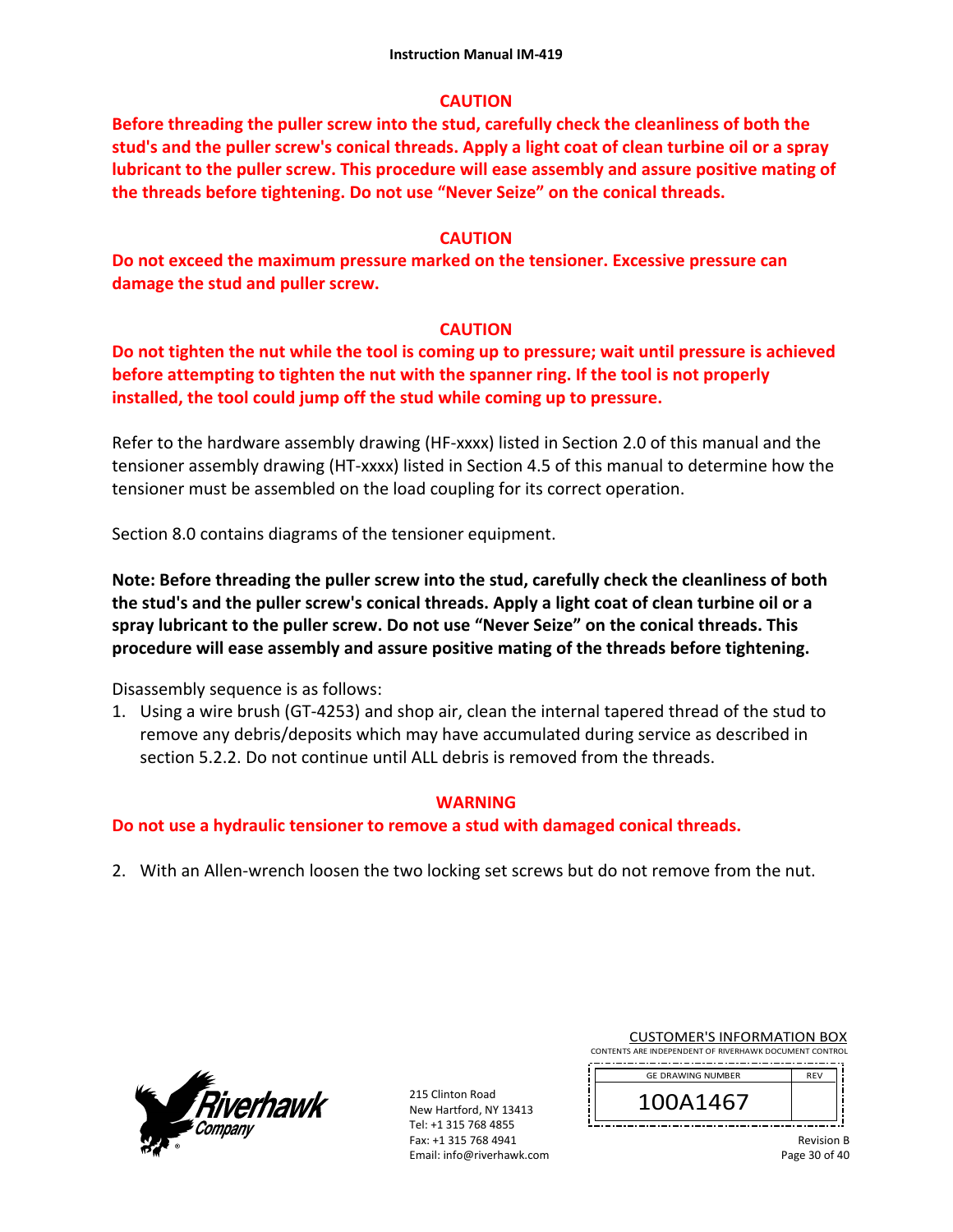### **Instruction Manual IM‐419**



**Picture 11A** ‐ Loosening of a nut's set screws

- 3. Connect the hydraulic hose from the hydraulic pump to the tensioner.
- 4. Open the hydraulic return valve on the pump to allow hydraulic fluid to be pushed back from the puller tool into the pump reservoir. (This is automatic on the air‐operated hydraulic pump)
- 5. Thread the retention screws into the adjacent studs on either side of the stud to be tensioned until hand tight.
- 6. Place the spanner ring on the nut.
- 7. Insert the puller screw release tape per Riverhawk manual IM‐336.
- 8. Insert the puller screw into the tapered thread of the stud and hand tighten. **Be sure not to cross‐thread the puller screw.**
- 9. Using an Allen wrench, tighten the puller screw and then back off the puller screw 1/2 a turn. Retighten the puller screw by hand until it is fully inserted. **DO NOT BACK OFF THE PULLER SCREW.**
- 10. Place the foot over the puller screw and orientate it into position.
- 11. Thread the tensioner onto the puller screw until it stops. Please note that the internal stop inside the tensioner will cause a gap in between the foot and tensioner. The gap should be 1/16"[1.6mm] to 3/16"[4.8mm]. **DO NOT ATTEMPT TO TIGHTEN THE TENSIONER AGAINST THE FOOT.**
- 12. Place the orange guard over the tensioner and position the pocketed slots into the retention screws.
- 13. Tighten the knurled interlock fitting by hand until it firmly presses against the tensioner. There should be no gap between the tensioner the interlock fitting.



215 Clinton Road New Hartford, NY 13413 Tel: +1 315 768 4855 Fax: +1 315 768 4941 Email: info@riverhawk.com

| CONTENTS ARE INDEPENDENT OF RIVERHAWK DOCUMENT CONTROL |                          |  |  |
|--------------------------------------------------------|--------------------------|--|--|
| <b>RFV</b>                                             | <b>GE DRAWING NUMBER</b> |  |  |
|                                                        | 100A1467                 |  |  |
|                                                        |                          |  |  |

CUSTOMER'S INFORMATION BOX

Revision B Page 31 of 40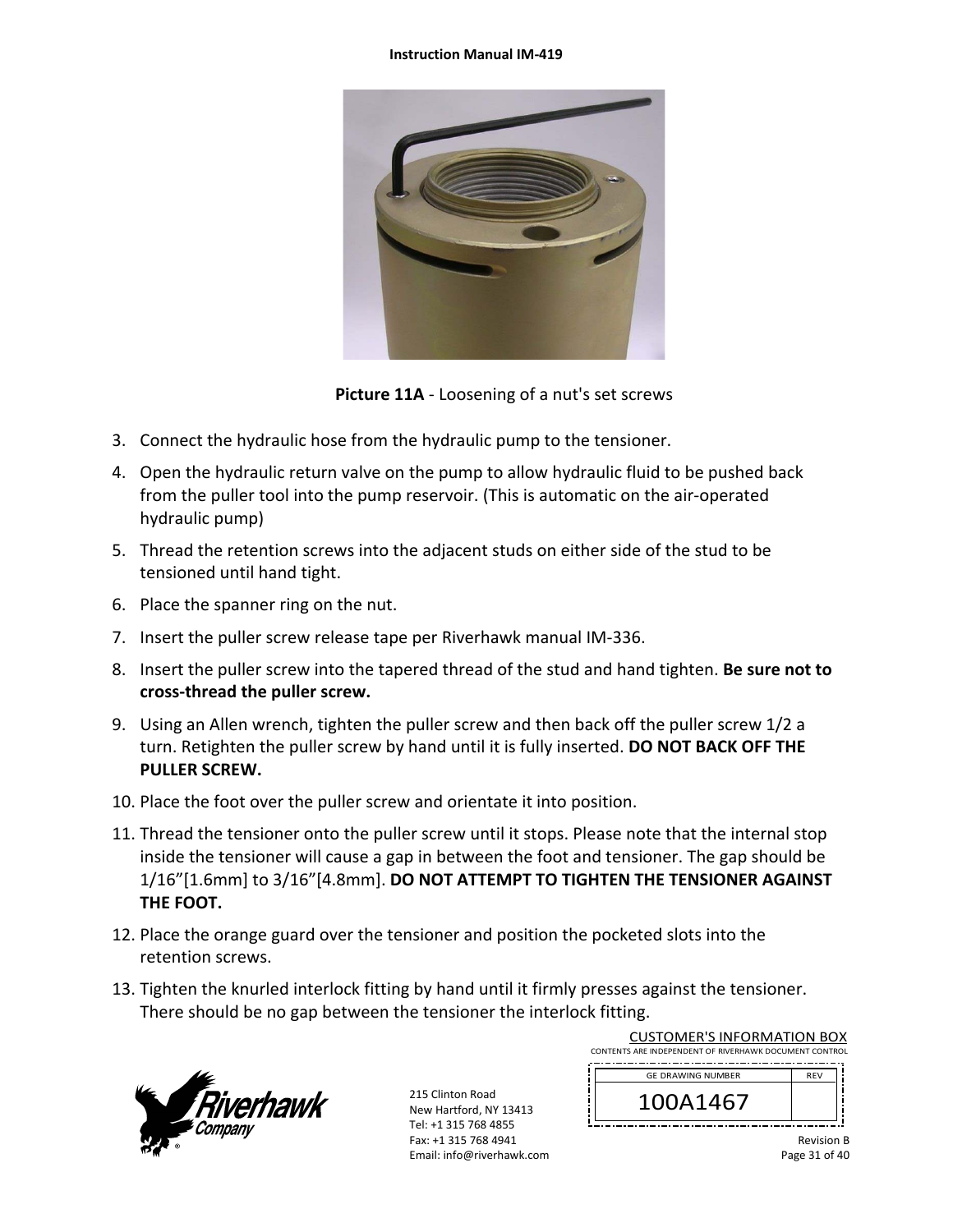- 14. The retention screws must be inside the guard's pocketed slots.
- 15. Activate the custom connector from the rear of guard by pushing on the center with your thumb and pulling the tabs with your fore finger and middle finger. Push the assembly forward until it locks into the tensioner. Release fingers from the tabs and then remove thumb, Ensure connection is firmly engaged or else the tensioner will not be connected to the pump.



**Picture 11B** ‐ Activation of the safety interlock

- 16. Install the backside guard by attaching it to the flange face. It should be centered over the stud to be tensioned and lightly threaded into backside of the adjacent studs.
- 17. Connect the hydraulic pump to the tensioner and apply the appropriate hydraulic pressure per this table.

| <b>Flange Position</b>        | <b>Stud Size</b>       | <b>Removal Pressure</b> |
|-------------------------------|------------------------|-------------------------|
| D602 Steam Turbine HPIP to LP | $2 - 3/4"$<br>$[71$ mm | 23000 psi<br>[1585 bar] |

- 18. Turn the spanner ring with the pin wrench. Loosen and turn the nut approximately 3/4 of a turn.
- 19. Release the hydraulic pressure.



215 Clinton Road New Hartford, NY 13413 Tel: +1 315 768 4855 Fax: +1 315 768 4941 Email: info@riverhawk.com

| CONTENTS ARE INDEPENDENT OF RIVERHAWK DOCUMENT CONTROL |            |  |
|--------------------------------------------------------|------------|--|
| <b>GE DRAWING NUMBER</b>                               | <b>RFV</b> |  |
| 100A1467                                               |            |  |

CUSTOMER'S INFORMATION BOX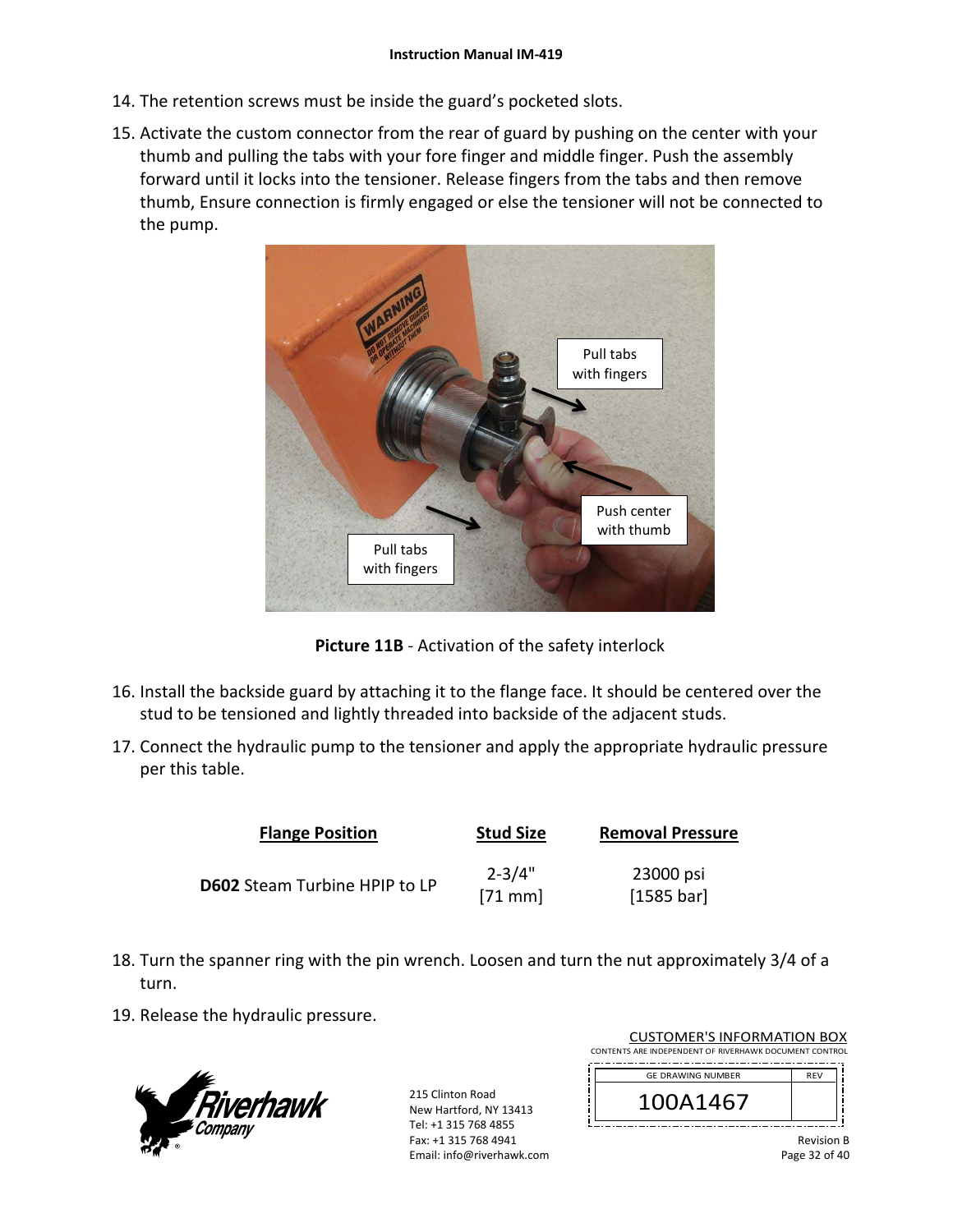# **11.3.1 Removing the Tensioner from a Stud**

The tensioner removal is accomplished by the follows steps:

- 1. Release the hydraulic pressure by either releasing the hand switch on the AP‐0532 Pump Kit or by opening the valve on the MP‐0130 Manual Pump Kit and leave the valve open.
- 2. Remove the backside guard.
- 3. Unscrew the knurled interlock fitting at the end of the guard and remove the guard from the tensioner.
- 4. Unscrew the tensioner from puller screw.
- 5. Remove foot from around the puller screw.
- 6. Unscrew the puller screw using an Allen wrench. Tapping the Allen wrench with a hammer or the use of a 3-4' breaker bar may be necessary to loosen the puller screw. Do not use an impact wrench as this can damage the puller screw.
- 7. Remove the spanner ring from the nut.
- 8. In the case of the generator side of the load coupling flange, unscrew the retention screws using an Allen wrench. It may be necessary to tap the Allen wrench with a hammer or use a 3‐4' breaker bar to loosen the retention screws. Do not use an impact wrench as this can damage the retention screws.
- 9. Move the tool to the next bolt hole following the tensioning pattern from the stretched record sheets at the end of this manual.

## **12.0 Storage Instructions**

Follow these directions to properly store your hydraulic tensioner and hydraulic pump kit for long term storage and shipment.

If any damage is observed, contact the Riverhawk Company to schedule a maintenance inspection.

## **12.1 Hydraulic Pump Kit Storage**

Refer to the Hydraulic Pump Kit Instruction Manual, IM‐293 (GE VENDOC 373A4058). The latest revision may be obtained by contacting Riverhawk Company or thru www.riverhawk.com.



|                                                        | <b>CUSTOMER'S INFORMATION BOX</b> |            |  |
|--------------------------------------------------------|-----------------------------------|------------|--|
| CONTENTS ARE INDEPENDENT OF RIVERHAWK DOCUMENT CONTROL |                                   |            |  |
|                                                        | GE DRAWING NUMBER                 | <b>DEV</b> |  |

| <b>GE DRAWING NUMBER</b> | <b>REV</b> |  |
|--------------------------|------------|--|
| 1467 <sup>.</sup>        |            |  |
|                          |            |  |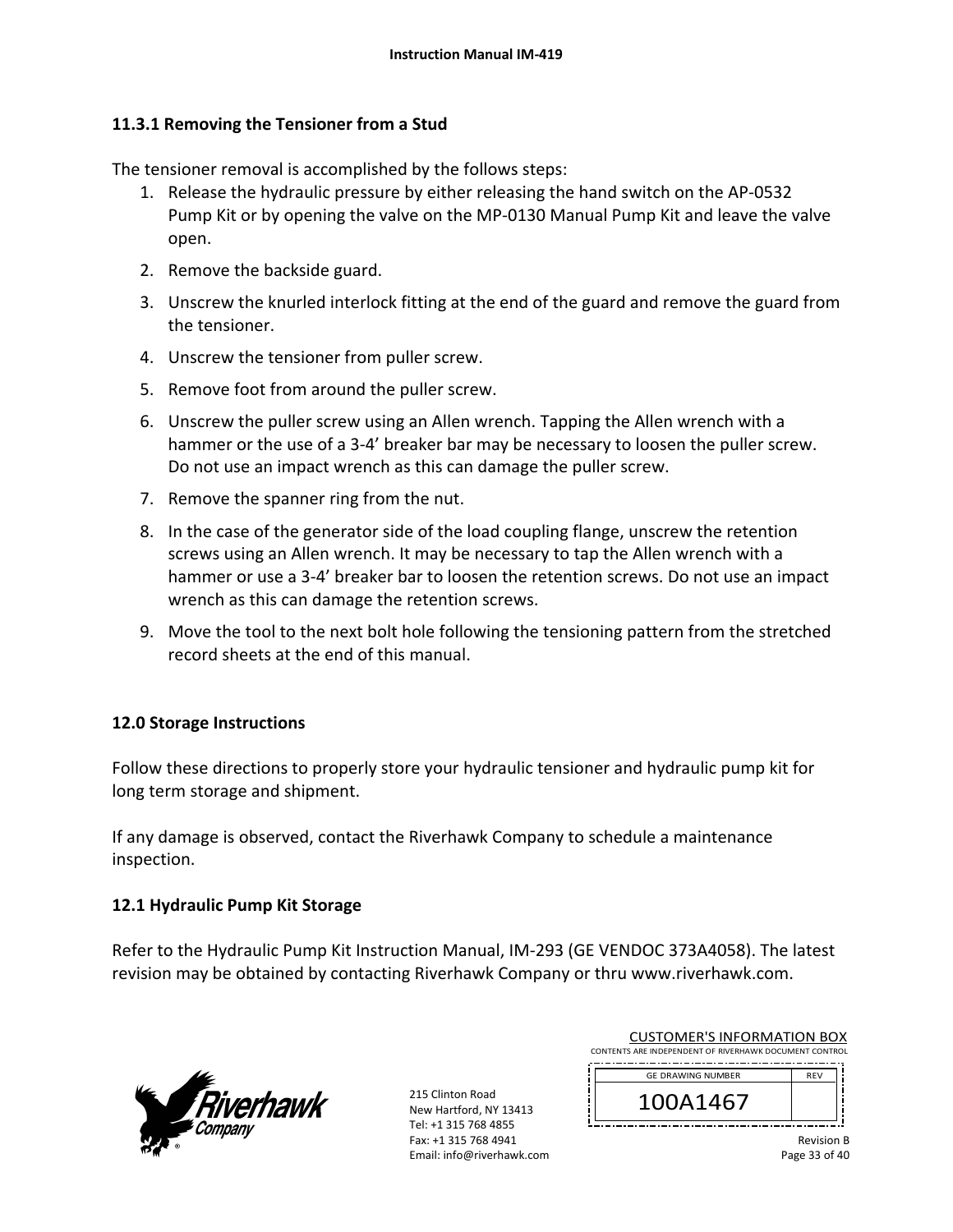## **12.2 Hydraulic Tensioner Storage**

Check the tensioner for any damage

- 1. Clean puller screw and check for any debris and dents.
- 2. Knurled interlock fitting should be clean and free to rotate.
- 3. Inspect the tensioner guard for any signs of damage. Bent guards must be replaced.

If any damage is observed, contact the Riverhawk Company to schedule a maintenance inspection.

Place the protective plastic cap on the guard's knurled interlock fitting.

Coat the hydraulic tensioner with a light coat of oil and place the tensioner into the original shipping container.

## **12.3 Store shipping container**

Secure the hydraulic pump and hydraulic tensioner into the original shipping containers using the supplied wood braces.

Seal the original shipping container and store under shelter and protected from moisture, sand, and grit.

## **13.0 Frequently Asked Questions**

This section contains some frequently asked questions and problems. If the steps listed here do not solve your problem, contact the Riverhawk Company thru our website, email, or phone call.

- **Q:**  Can I rent a hydraulic tensioner kit?
- **A:**  Yes, Riverhawk has rental tensioner kits available for most of our hydraulic tensioners.
- **Q:**  A tensioner has pulled itself out of the stud's conical threads. Can I continue using a tensioner on this stud?
- **A:**  No. Both the tensioner and the stud may have been damaged and must be removed from the work area. If the stud is tensioned, a Nut Buster repair kit, from Riverhawk, must be used to remove the damaged stud by drilling out the nut. Leaving a damaged stud in place will lead to a safety hazard on future outages.



215 Clinton Road New Hartford, NY 13413 Tel: +1 315 768 4855 Fax: +1 315 768 4941 Email: info@riverhawk.com

| CONTENTS ARE INDEPENDENT OF RIVERHAWK DOCUMENT CONTROL |            |  |
|--------------------------------------------------------|------------|--|
| <b>GE DRAWING NUMBER</b>                               | <b>RFV</b> |  |
| 100A1467                                               |            |  |

CUSTOMER'S INFORMATION BOX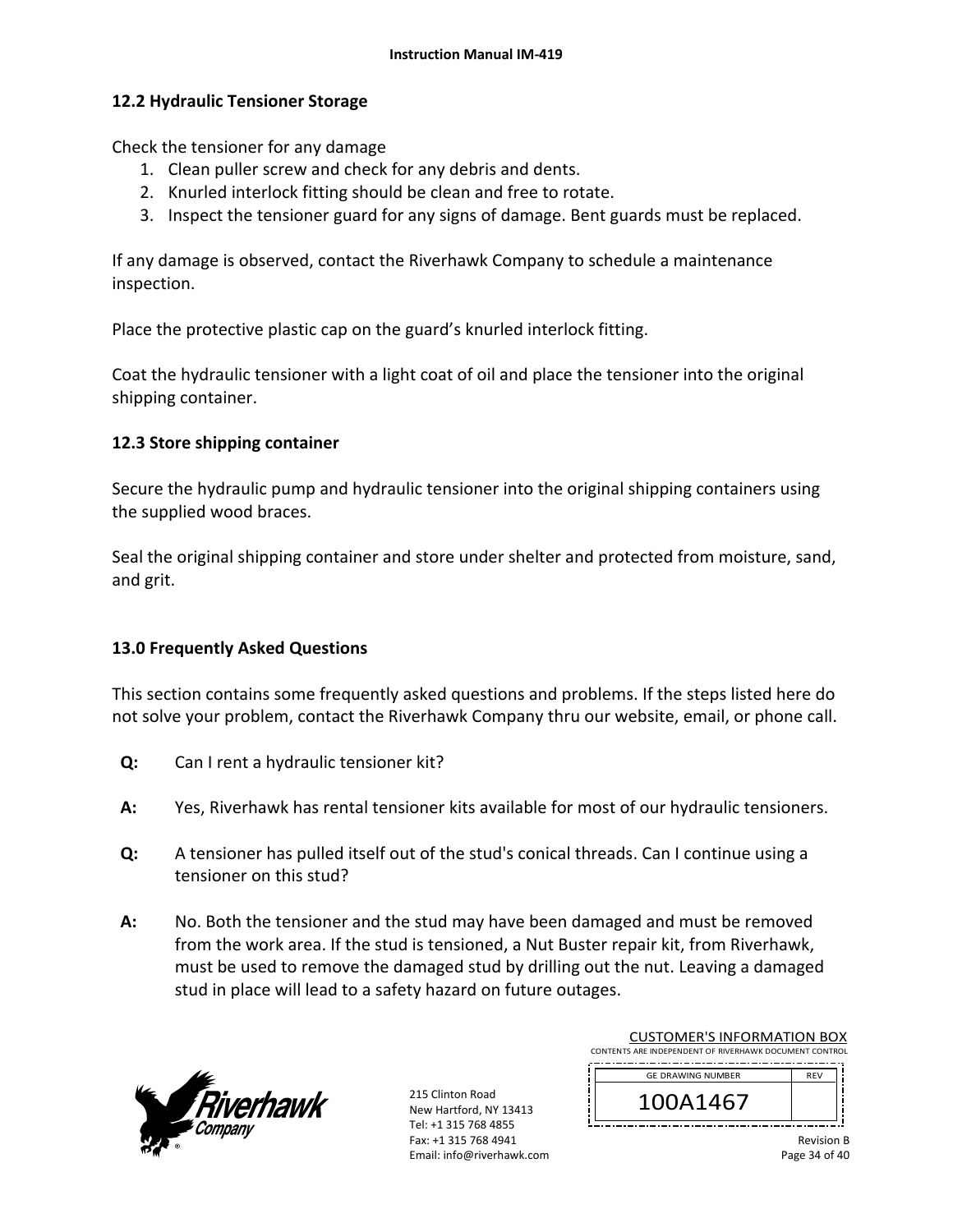Riverhawk can supply a replacement stud and nut based on the initial weight certification supplied with the hardware set (see section 4.2). The damaged tensioner should also be returned to Riverhawk for inspection and repair.

If a stud must be left in place, paint the damaged stud with a generous amount of indelible, bright‐colored paint. Notify the appropriate GE Safety and Service personnel. Note the location of the damaged stud in the services notes for the machine.

- **Q:**  The hydraulic tensioner has been taken up to its final pressure. The final stretch length is short of the final stretch target. What is the next step?
- **A:**  Do not increase the hydraulic pressure. Check if the hydraulic pump is set to the right pressure. Install the tensioner and re‐pressurize the tensioner to the final pressure then recheck the stretch measurement. If the stretch value is still short, remove the stud from the hole and re-measure the stud's initial length then try to install the stud again.
- **Q:**  The hydraulic tensioner has been taken up to its final pressure. The final stretch length is larger than the final stretch target. What is the next step?
- **A:**  Remove the stud from the bolt hole. Check if the hydraulic pump is set to the right pressure. Re‐measure the stud's initial length then try to install the stud again.
- **Q:**  The tensioner is at its final pressure, but the nut cannot be loosened.
- **A:**  If the nuts cannot be loosened at the final pressure, continually increasing the pressure will not help and can be dangerous and in some cases make it harder to remove the nut. Check the nut to see if its set screws have been loosened. Check for and remove any corrosion around the nut's threads. Apply penetrating oil between the stud and the nut.



215 Clinton Road New Hartford, NY 13413 Tel: +1 315 768 4855 Fax: +1 315 768 4941 Email: info@riverhawk.com

## CUSTOMER'S INFORMATION BOX

CONTENTS ARE INDEPENDENT OF RIVERHAWK DOCUMENT CONTROL 

| <b>GE DRAWING NUMBER</b> | <b>RFV</b> |
|--------------------------|------------|
| 100A1467                 |            |
|                          |            |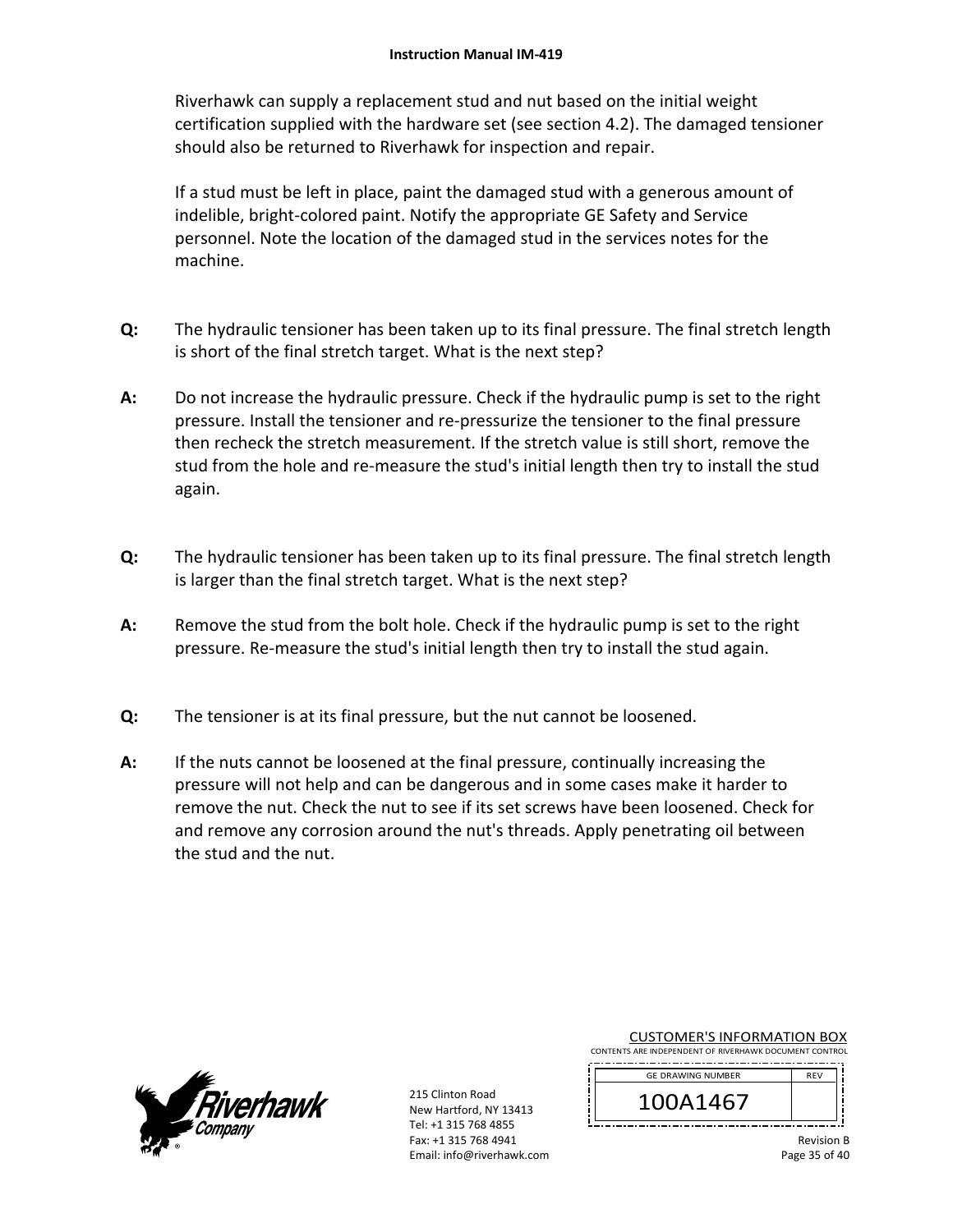- **Q:**  How do I clean the conical threads on a stud?
- **A:**  The conical threads are best cleaned using a spiral wound brass brush in a drill as described in section 5.2.2
- **Q:**  During the initial steps of removing a tensioned stud, the stick‐out length is found to be wrong.
- **A:**  Do not proceed. Contact Riverhawk for assistance. With the wrong stick‐out length, the hydraulic tensioner has a limited stroke and may not work properly and can be damaged.
- **Q:**  The hydraulic pump appears to be leaking.
- **A:**  Check the hose connection to the hydraulic pump. If the 1/4" high pressure fitting is not assembled correctly as shown in section 7.2, it may look like the pump is leaking. If the problem continues, it may be necessary to open the pump kit. Contact Riverhawk for guidance.
- **Q:**  The hydraulic hose has a collar on it that can't be moved by hand
- **A:**  The hydraulic fitting is shown in section 7.2. The collar is sometimes held in place with a thread locking compound. This prevents the collar from moving too easily. It may be necessary to adjust this collar with a set of vise-grip pliers. Be careful to not strip the threads off the tube or hose end.



215 Clinton Road New Hartford, NY 13413 Tel: +1 315 768 4855 Fax: +1 315 768 4941 Email: info@riverhawk.com CUSTOMER'S INFORMATION BOX

CONTENTS ARE INDEPENDENT OF RIVERHAWK DOCUMENT CONTROL 

| <b>GE DRAWING NUMBER</b> | <b>RFV</b> |
|--------------------------|------------|
| 100A1467                 |            |
|                          |            |

Revision B Page 36 of 40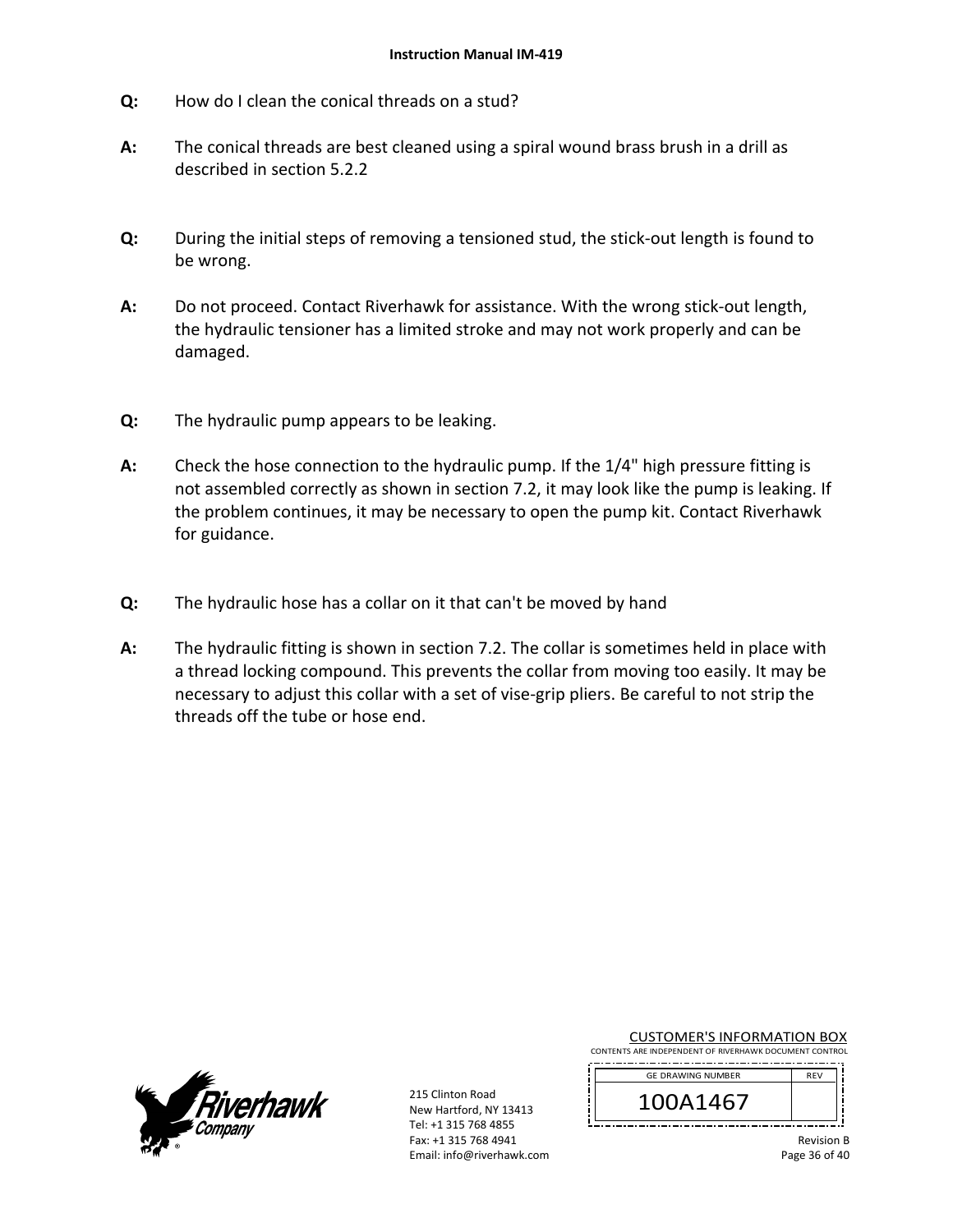## **14.0 Revision History**

| Revision<br>Letter | <b>Effective Date</b> | Description                                                                          |
|--------------------|-----------------------|--------------------------------------------------------------------------------------|
| B                  | Apr 4, 2022           | Updated EC Declaration of Conformity; Added UKCA<br><b>Declaration of Conformity</b> |
| A                  | Aug 9, 2018           | Revised section 10.2                                                                 |
|                    | Oct 20, 2017          | Released                                                                             |



215 Clinton Road New Hartford, NY 13413 Tel: +1 315 768 4855 Fax: +1 315 768 4941 Email: info@riverhawk.com CUSTOMER'S INFORMATION BOX

CONTENTS ARE INDEPENDENT OF RIVERHAWK DOCUMENT CONTROL

| <b>GE DRAWING NUMBER</b> | REV |
|--------------------------|-----|
| \1467                    |     |
|                          |     |

Revision B Page 37 of 40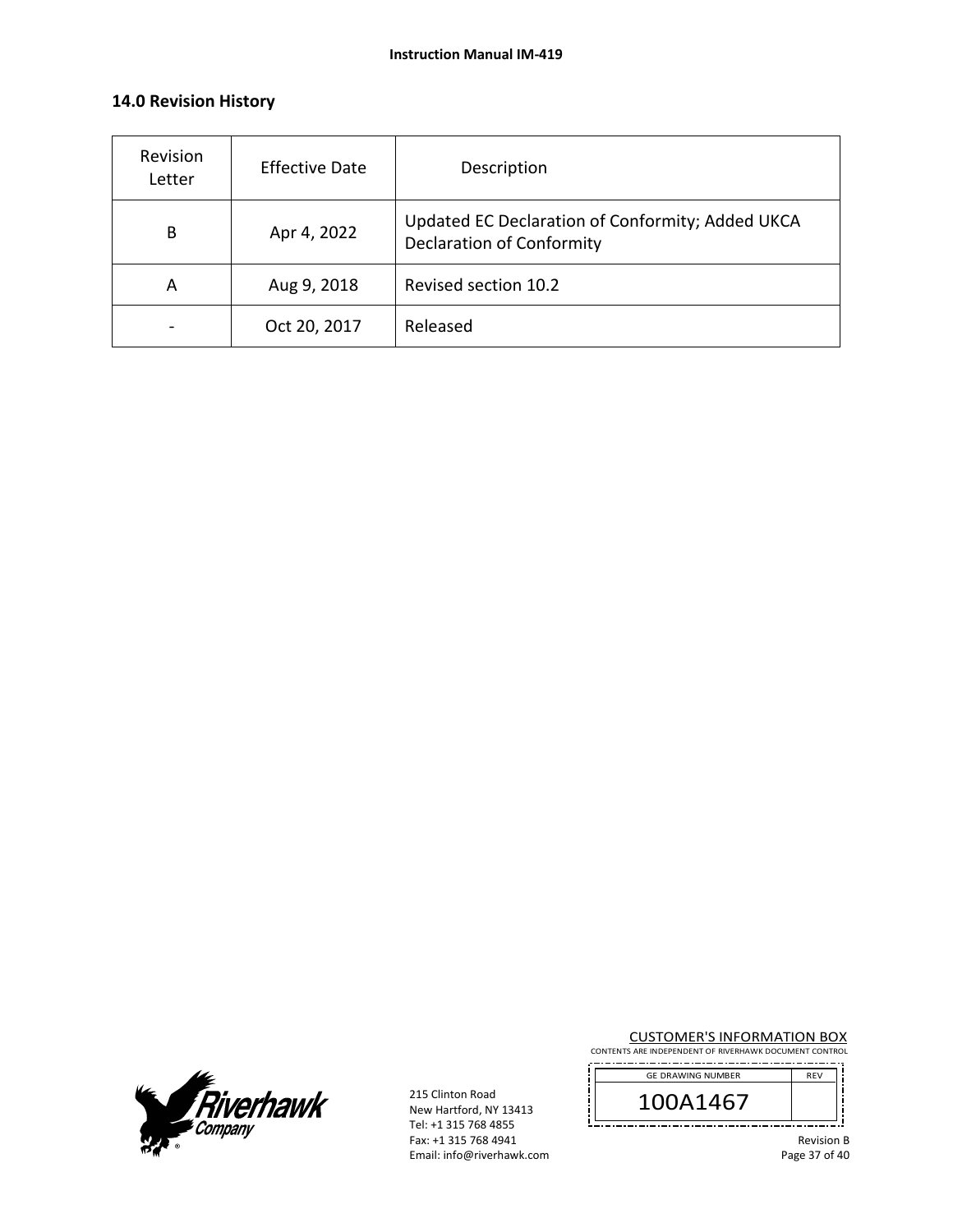## **Appendix A1**

# **EC Declaration of Conformity**

| Manufacturer: | Riverhawk Company           |
|---------------|-----------------------------|
| Address:      | 215 Clinton Road            |
|               | New Hartford, NY 13413, USA |

The hydraulic pump and bolt tensioning tool described in this manual are used for installing and applying tension to large bolts that are specifically designed by Riverhawk Company to be tensioned hydraulically.

All applicable sections of European Directive 2006/42/EC for machinery have been applied and fulfilled in the design and manufacture of the hydraulic pump and bolt tensioning tool described in this manual. Reference also ISO 12100:2010, ISO 4413:2010, and ISO 4414:2010.

Furthermore, this equipment has been manufactured under the Riverhawk quality system per EN ISO 9001:2015

Consult the Declaration of Conformance included with the shipment of this equipment that identifies the authorized Riverhawk representative, applicable serial numbers, and appropriate signature.



215 Clinton Road New Hartford, NY 13413 Tel: +1 315 768 4855 Fax: +1 315 768 4941 Email: info@riverhawk.com CUSTOMER'S INFORMATION BOX

CONTENTS ARE INDEPENDENT OF RIVERHAWK DOCUMENT CONTROL 

| <b>GE DRAWING NUMBER</b> | <b>RFV</b> |
|--------------------------|------------|
| 100A1467                 |            |
|                          |            |

Revision B Page 38 of 40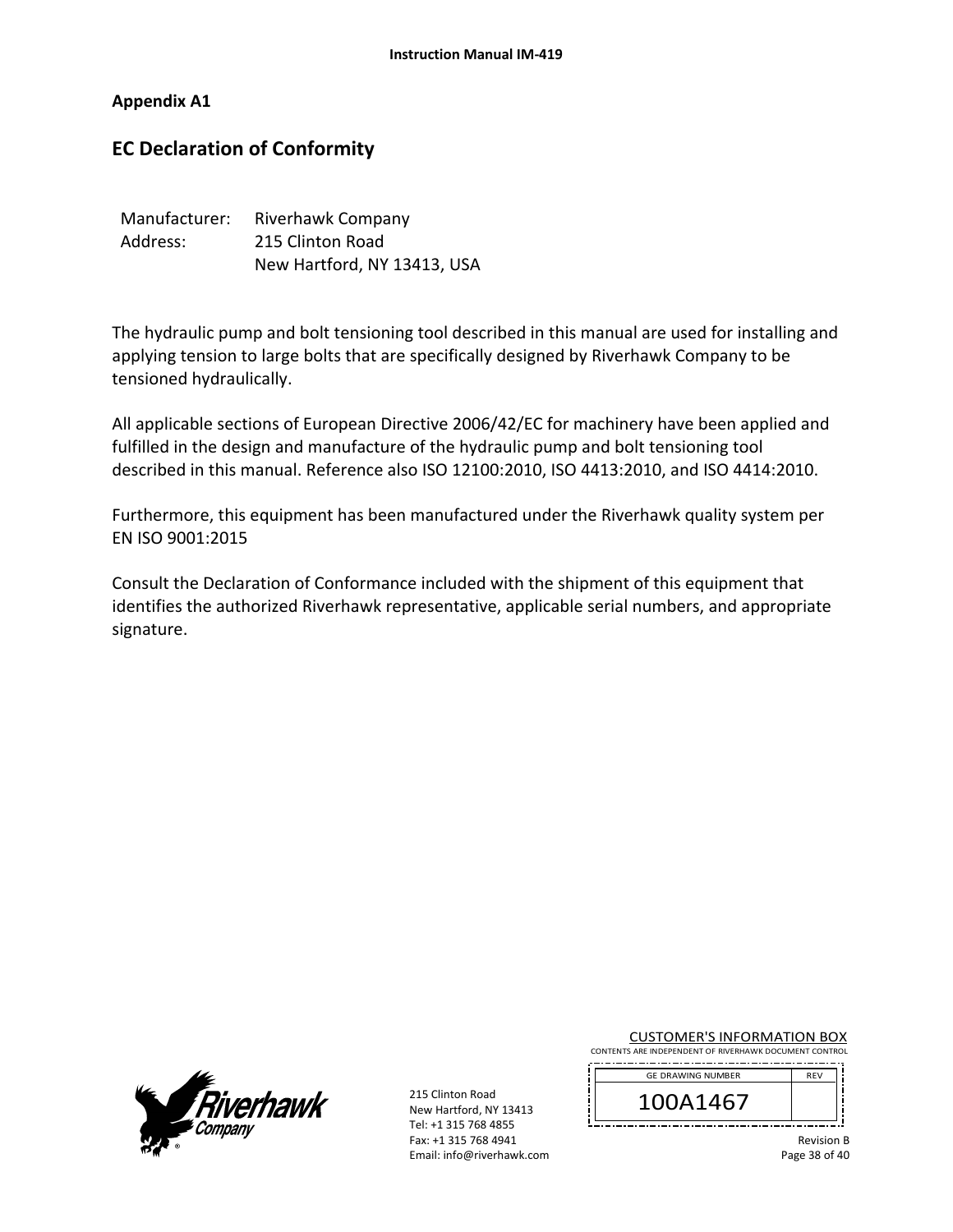## **Appendix A2**

# **UKCA Declaration of Conformity**

| Manufacturer: | Riverhawk Company           |
|---------------|-----------------------------|
| Address:      | 215 Clinton Road            |
|               | New Hartford, NY 13413, USA |

The hydraulic pump and bolt tensioning tool described in this manual are used for installing and applying tension to large bolts that are specifically designed by Riverhawk Company to be tensioned hydraulically.

All applicable sections of Supply of Machinery (Safety) 2008 have been applied and fulfilled in the design and manufacture of the hydraulic pump and bolt tensioning tool described in this manual. Reference also ISO 12100:2010, ISO 4413:2010, and ISO 4414:2010.

Furthermore, this equipment has been manufactured under the Riverhawk quality system per EN ISO 9001:2015

Consult the Declaration of Conformance included with the shipment of this equipment that identifies the authorized Riverhawk representative, applicable serial numbers, and appropriate signature.



215 Clinton Road New Hartford, NY 13413 Tel: +1 315 768 4855 Fax: +1 315 768 4941 Email: info@riverhawk.com CUSTOMER'S INFORMATION BOX

CONTENTS ARE INDEPENDENT OF RIVERHAWK DOCUMENT CONTROL 

| <b>GE DRAWING NUMBER</b> | <b>RFV</b> |
|--------------------------|------------|
| 100A1467                 |            |
|                          |            |

Revision B Page 39 of 40